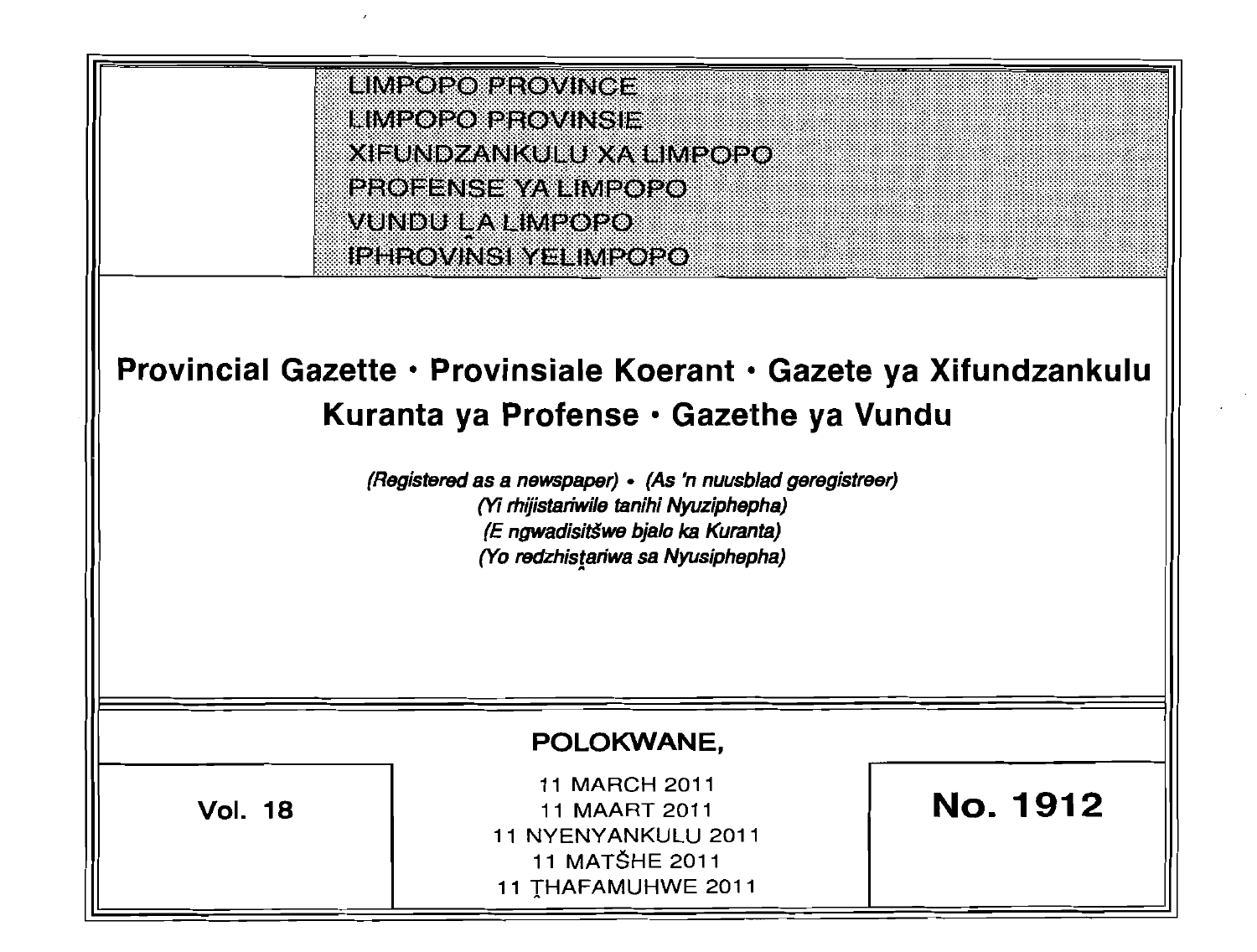# **IMPORTANT NOTICE**

**The Government Printing Works will not be held responsible for faxed documents not received due to errors on the fax machine or faxes received which are unclear or incomplete. Please be advised that an "OK" slip, received from a fax machine, will not be accepted as proof that documents were received by the GPW for printing. If documents are faxed to the GPW it will be the sender's responsibility to phone and confirm that the documents were received in good order.** 

**Furthermore the Government Printing Works will also not be held responsible for cancellations and amendments which have not been done on original documents received from clients.** 

# **CONTENTS· INHOUD**

| No. |                                                                                                               | Page<br>No. | Gazette<br>No. |
|-----|---------------------------------------------------------------------------------------------------------------|-------------|----------------|
|     | <b>GENERAL NOTICES · ALGEMENE KENNISGEWINGS</b>                                                               |             |                |
| 64  |                                                                                                               | 8           | 1912           |
| 64  |                                                                                                               | 8           | 1912           |
| 65  |                                                                                                               | 8           | 1912           |
| 65  |                                                                                                               | 9           | 1912           |
| 66  |                                                                                                               | 10          | 1912           |
| 66  |                                                                                                               | 10          | 1912           |
| 67  | Town-planning and Townships Ordinance (15/1986): Greater Tubatse Amendment Scheme 36/2006                     | 10          | 1912           |
| 67  | Ordonnansie op Dorpsbeplanning en Dorpe (15/1986): Groter Tubatse-wysigingskema 36/2006                       | 11          | 1912           |
| 68  | Town-planning and Townships Ordinance (15/1986): Makhado Amendment Scheme 15 and Musina (Messina)             | 11          | 1912           |
| 68  | Ordonnansie op Dorpsbeplanning en Dorpe (15/1986): Makhado-wysigingskema 15 en Musina (Messina)-wysi-         | 12          | 1912           |
| 69  | Town-planning and Townships Ordinance (15/1986): Township establishment: Fomane Development and Projects      | 12          | 1912           |
| 71  | Removal of Restrictions Act (84/1967): Removal of conditions: Portion 19, farm Palmietfontein 24 KS           | 13          | 1912           |
| 71  | Wet op Opheffing van Beperkings (84/1967): Opheffing van voorwaardes: Gedeelte 19, plaas Palmietfontein 24 KS | 13          | 1912           |
| 73  | Town-planning and Townships Ordinance (15/1986): Maruleng Land Use Management Scheme, 2008                    | 14          | 1912           |
| 73  |                                                                                                               | 14          | 1912           |
| 74  | Town-planning and Townships Ordinance (15/1986): Ba-Phalaborwa Amendment Schemes 3 and 4                      | 14          | 1912           |
| 74  |                                                                                                               | 15          | 1912           |
|     | <b>LOCAL AUTHORITY NOTICES · PLAASLIKE BESTUURSKENNISGEWINGS</b>                                              |             |                |
| 107 | Town-planning and Townships Ordinance (15/1986): Musina Local Municipality: Messina Amendment Scheme 184      | 17          | 1912           |
| 107 | Ordonnansie op Dorpsbeplanning en Dorpe (15/1986): Musina Plaaslike Munisipaliteit: Messina-wysigingskema     | 17          | 1912           |
| 108 | Town-planning and Townships Ordinance (15/1986): Musina Local Municipality: Musina Extension 27               | 17          |                |
| 108 | Ordonnansie op Dorpsbeplanning en Dorpe (15/1986): Musina Plaaslike Munisipaliteit: Musina-uitbreiding 27     | 19          | 1912           |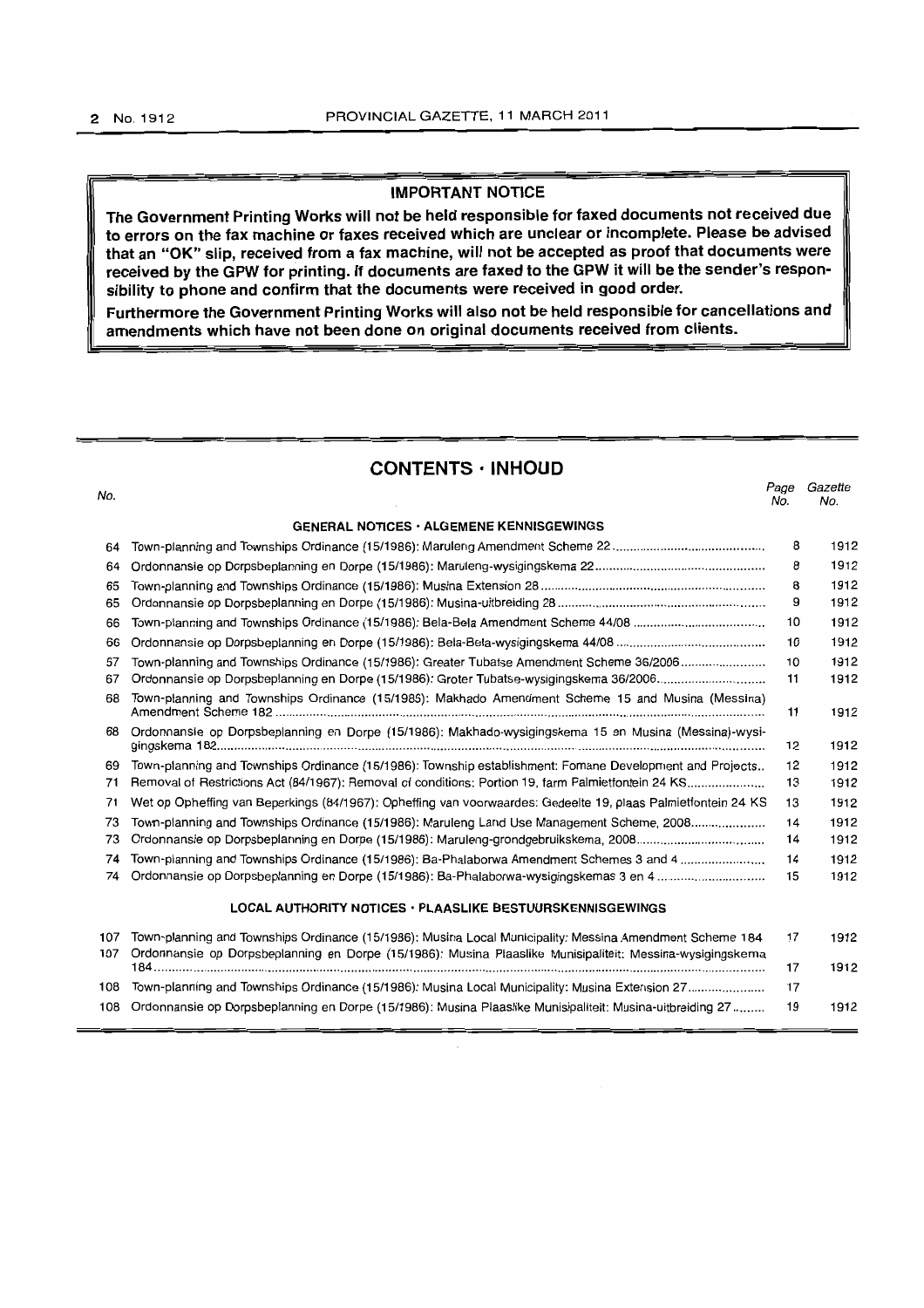PROVINCIAL GAZETTE, 11 MARCH 2011 **No. 1912 3** 

| <b>IMPORTANT NOTICE</b>                                                                                                                                               |                                     |  |  |  |
|-----------------------------------------------------------------------------------------------------------------------------------------------------------------------|-------------------------------------|--|--|--|
| The                                                                                                                                                                   |                                     |  |  |  |
| <b>Limpopo Provincial Gazette Function</b>                                                                                                                            |                                     |  |  |  |
| will be transferred to the                                                                                                                                            |                                     |  |  |  |
| <b>Government Printer</b> in Pretoria                                                                                                                                 |                                     |  |  |  |
| as from 1 November 2004                                                                                                                                               |                                     |  |  |  |
| <b>NEW PARTICULARS ARE AS FOLLOWS:</b>                                                                                                                                |                                     |  |  |  |
| <b>Physical address:</b>                                                                                                                                              | <b>Postal address:</b>              |  |  |  |
| <b>Government Printing Works</b><br>149 Bosman Street<br>Pretoria                                                                                                     | Private Bag X85<br>Pretoria<br>0001 |  |  |  |
| New contact persons: Louise Fourie Tel.: (012) 334-4686<br>Mrs H. Wolmarans Tel.: (012) 334-4591                                                                      |                                     |  |  |  |
| Fax number: (012) 323-8805                                                                                                                                            |                                     |  |  |  |
| E-mail address: hester.wolmarans@gpw.gov.za<br>louise.fourie@gpw.gov.za                                                                                               |                                     |  |  |  |
| <b>Contact person for subscribers:</b>                                                                                                                                |                                     |  |  |  |
| Mrs J. Wehmeyer Tel.: (012) 334-4753<br>Fax.: (012) 323-9574                                                                                                          |                                     |  |  |  |
| This phase-in period is to commence from 15 October 2004 (suggest date of advert)<br>and notice comes into operation as from 1 November 2004.                         |                                     |  |  |  |
| Subscribers and all other stakeholders are advised to send their advertisements<br>directly to the Government Printing Works, two weeks before the 1st November 2004. |                                     |  |  |  |
| In future, adverts have to be paid in advance<br>before being published in the Gazette.                                                                               |                                     |  |  |  |
| <b>Advertising Manager</b>                                                                                                                                            |                                     |  |  |  |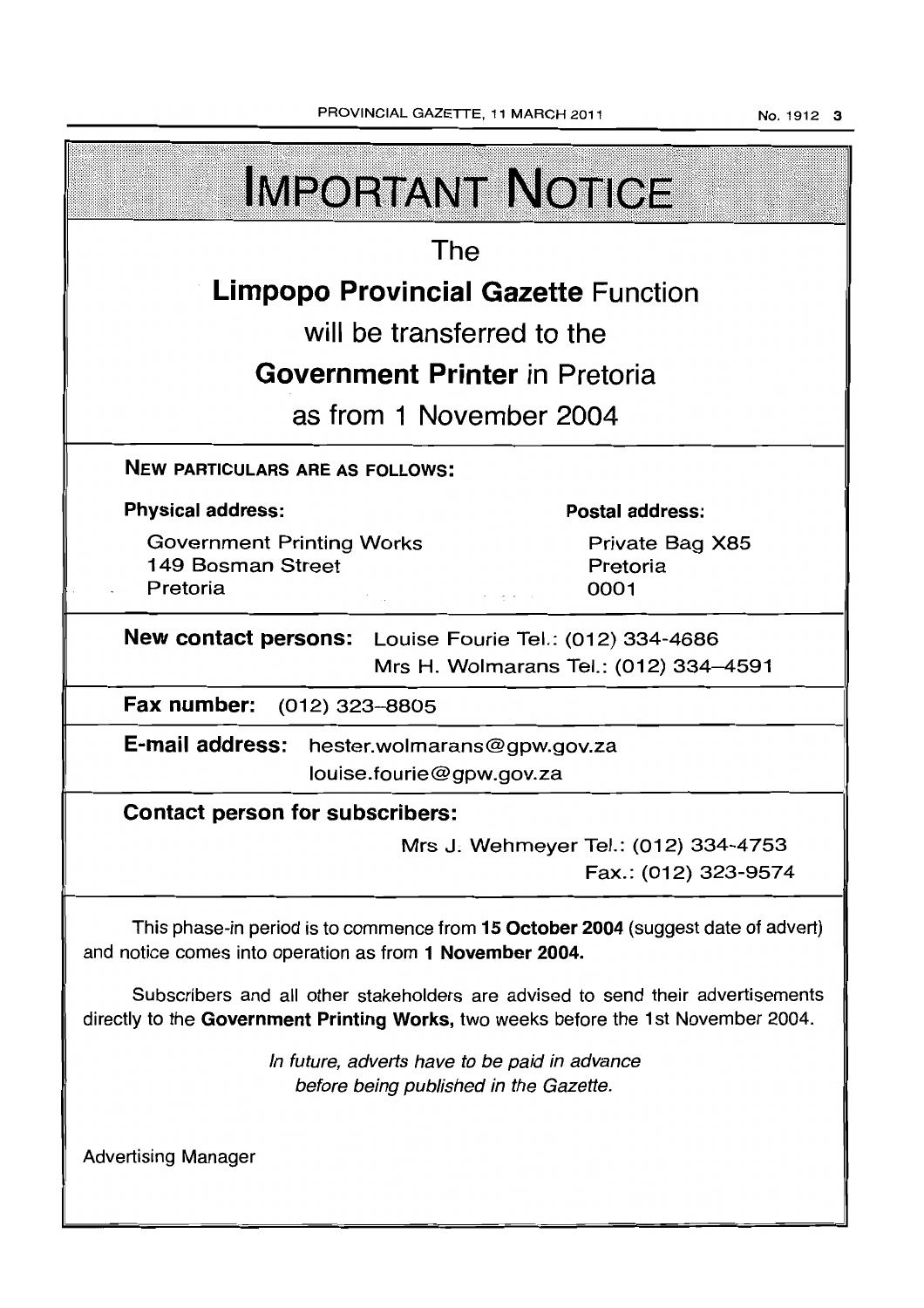IT IS THE CLIENTS RESPONSIBILITY TO ENSURE THAT THE CORRECT AMOUNT IS PAID AT THE CASHIER OR DEPOSITED INTO THE GOVERNMENT PRINTING WORKS BANK ACCOUNT AND ALSO THAT THE REQUISITION/COVERING LETTER TOGETHER WITH THE ADVERTISEMENTS AND THE PROOF OF DEPOSIT REACHES THE GOVERNMENT PRINTING WORKS IN TIME FOR INSERTION IN THE PROVINCIAL GAZETTE.

# **No ADVERTISEMENTS** WILL **BE PLACED WITHOUT PRIOR PROOF OF PRE-PAYMENT.**

1/4 page **R 215.43**  Letter Type: Arial Size: 10 Line Spacing: At: Exactly 11 pt

# 1/4 page **R 430.87**

Letter Type: Arial Size: 10 Line Spacing: At: Exactly 11pt

# 1/4 page **R 646.31**

Letter Type: Arial Size: 10 Line Spacing: At: Exactly 11pt

| $\frac{1}{4}$ page R 861.74                                |  |  |  |
|------------------------------------------------------------|--|--|--|
| Letter Type: Arial Size: 10                                |  |  |  |
| Line Spacing: At:                                          |  |  |  |
| Exactly 11pt                                               |  |  |  |
| Superprinting D 197 90 pro year / D 961 74 per pace - 25cM |  |  |  |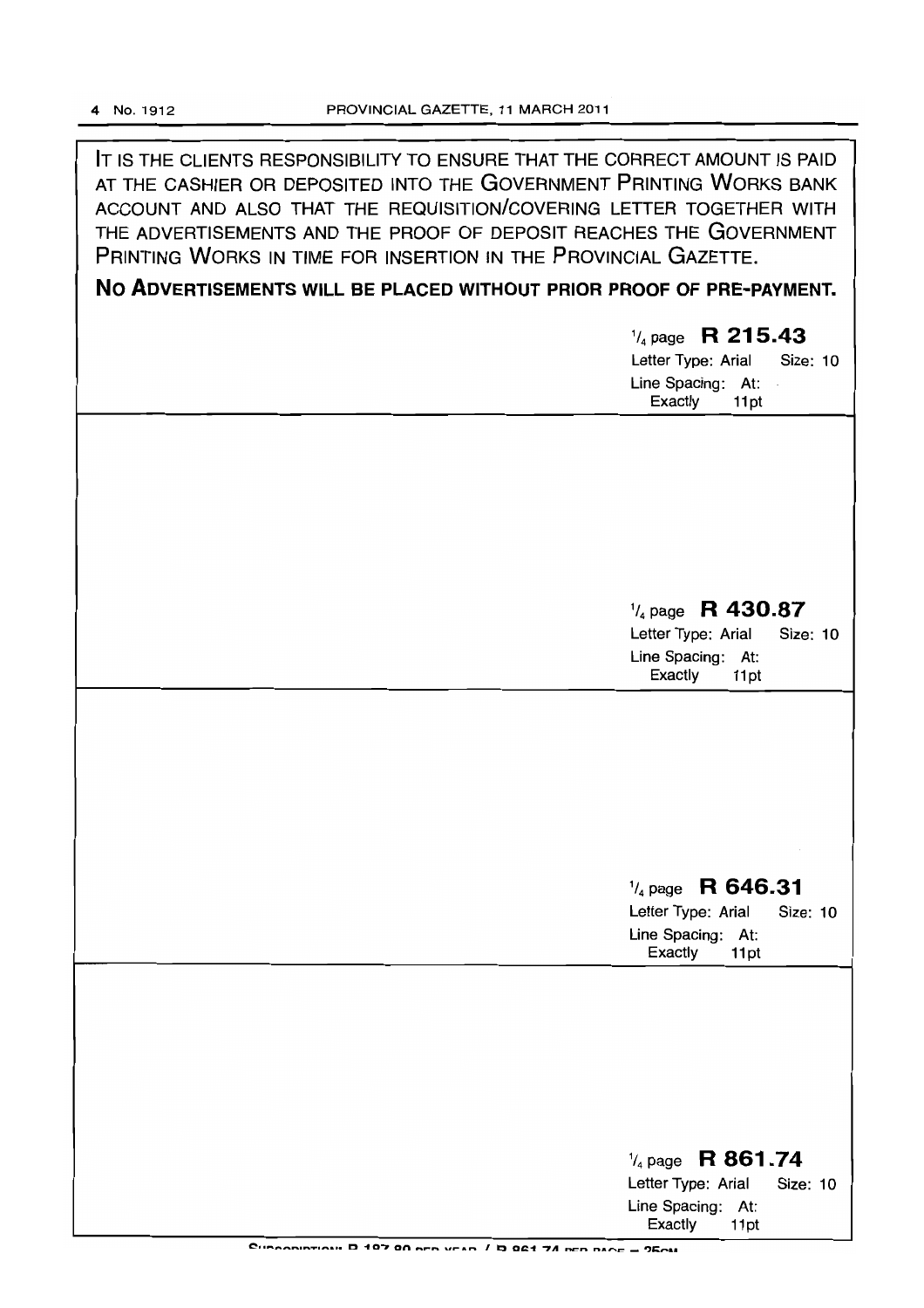PROVINCIAL GAZETTE, 11 MARCH 2011

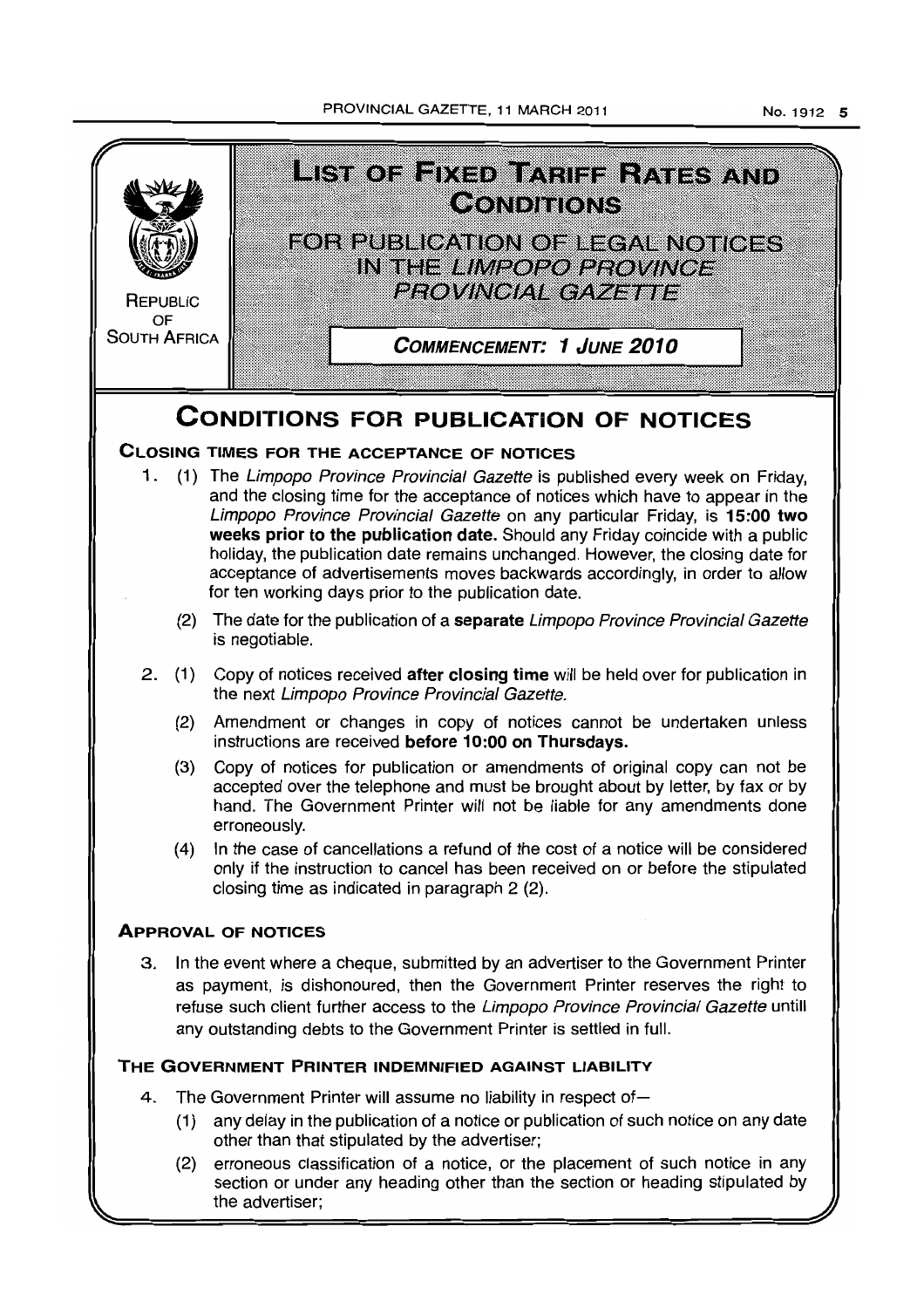(3) any editing, revision, omission, typographical errors or errors resulting from faint or indistinct copy.

# LIABILITY OF ADVERTISER

5. Advertisers will be held liable for any compensation and costs arising from any action which may be instituted against the Government Printer in consequence of the publication of any notice.

# **COPY**

- 6. Copy of notices must be typed on one side of the paper only and may not constitute part of any covering letter or document.
- 7. At the top of any copy, and set well apart from the notice, the following must be stated:

Where applicable

- (1) The heading under which the notice is to appear.
- (2) The cost of publication applicable to the notice, in accordance with the "Word Count Table".

# PAYMENT OF COST

- 9. With effect from 1 NOVEMBER 2004 no notice will be accepted for publication unless the cost of the insertion(s) is prepaid in CASH or by CHEQUE or POSTAL ORDERS: It can be arranged that money can be paid into the banking account of the Government Printer, in which case the deposit slip accompanies the advertisement before publication thereof.
- 10. (1) The cost of a notice must be calculated by the advertiser in accordance with the word count table.
	- (2) Where there is any doubt about the cost of publication of a notice, and in the case of copy, an enquiry, accompanied by the relevant copy, should be addressed to the Advertising Section, Government Printing Works, Private Bag X85, Pretoria, 0001 [Fax: (012) 323-8805], before publication.
- 11 . Overpayment resulting from miscalculation on the part of the advertiser of the cost of publication of a notice will not be refunded, unless the advertiser furnishes adequate reasons why such miscalculation occurred. In the event of underpayments, the difference will be recovered from the advertiser, and the notice(s) will not be published until such time as the full cost of such publication has been duly paid in cash or by cheque or postal orders, or into the banking account.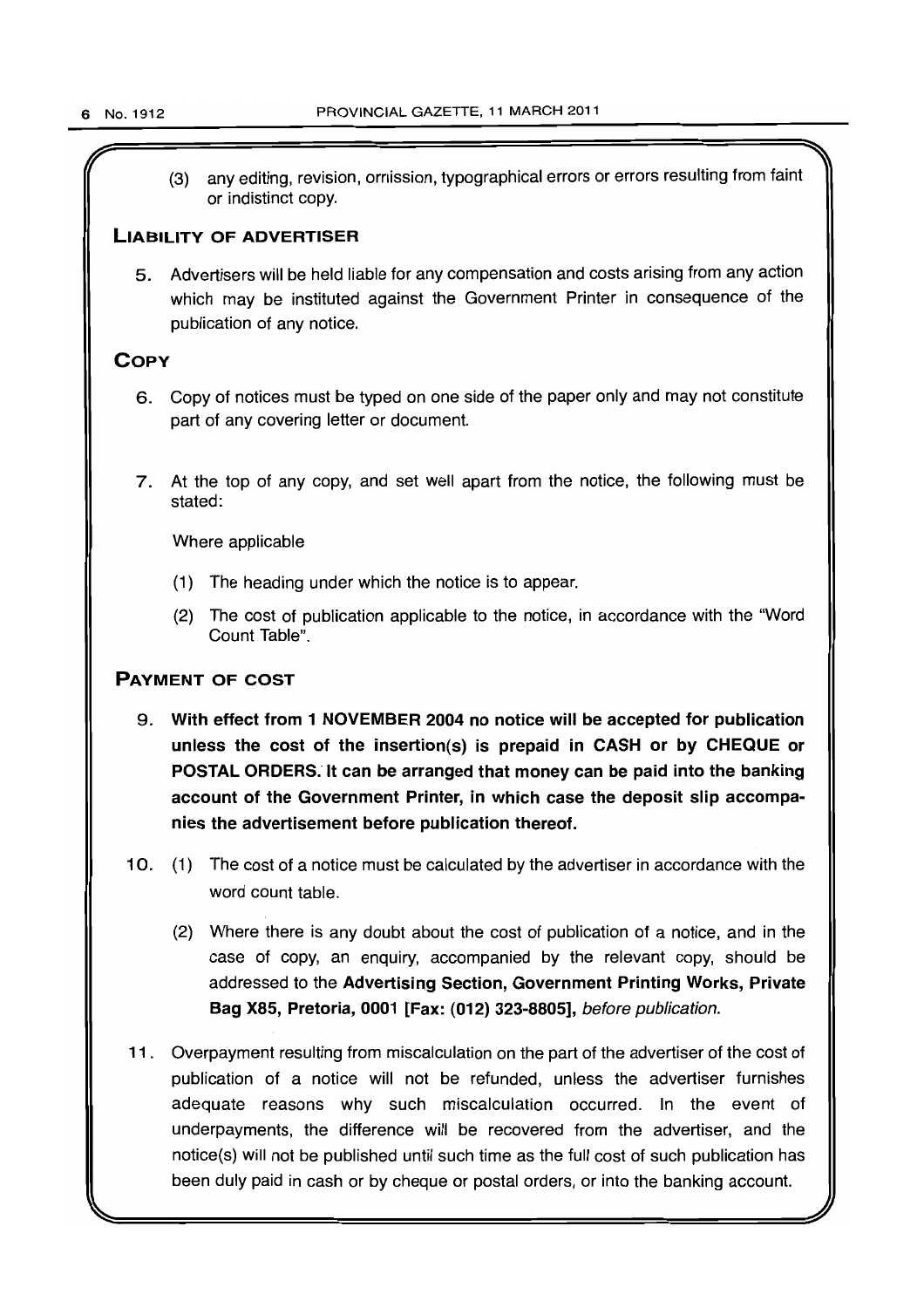- 12. In the event of a notice being cancelled, a refund will be made only if no cost regarding the placing of the notice has been incurred by the Government Printing **Works**
- 13. The Government Printer reserves the right to levy an additional charge in cases where notices, the cost of which has been calculated in accordance with the Word Count Table, are subsequently found to be excessively lengthy or to contain overmuch or complicated tabulation.

# PROOF OF PUBLICATION

14. Copies of the Limpopo Province Provincial Gazette which may be required as proof of publication, may be ordered from the Government Printer at the ruling price. The Government Printer will assume no liability for any failure to post such Limpopo Province Provincial Gazette(s) or for any delay in despatching it/them.

# **GOVERNMENT PRINTERS BANK ACCOUNT PARTICULARS**

Bank:

ABSA

BOSMAN STREET

Account No.: 4057114016

Branch code: 632005

Reference No.: 00000049

Fax No.: (012) 323 8805

# Enquiries:

| Mrs. L. Fourie    | Tel.: (012) 334-4686 |
|-------------------|----------------------|
| Mrs. H. Wolmarans | Tel.: (012) 334-4591 |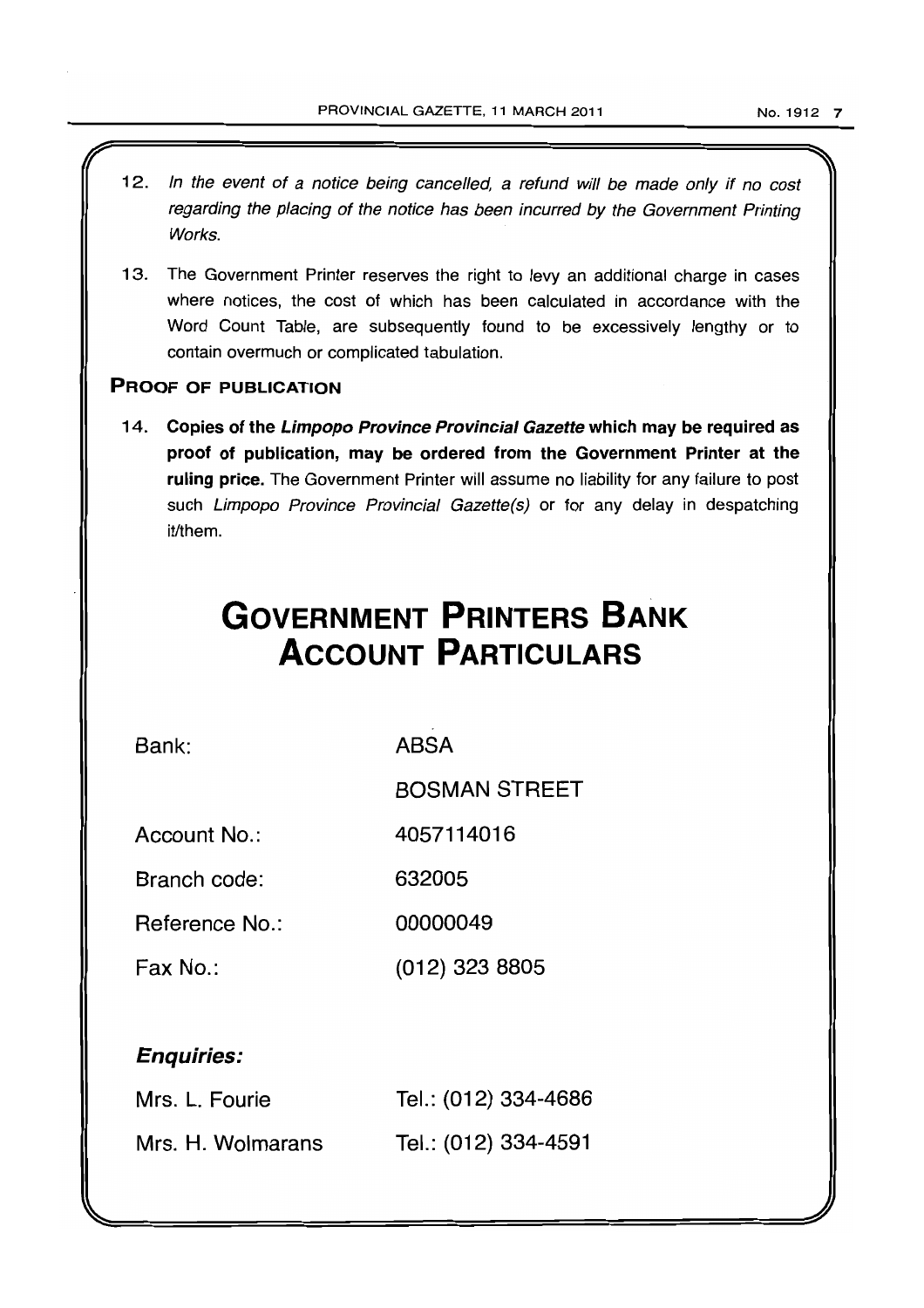# **GENERAL NOTICES • ALGEMENE KENNISGEWINGS**

### **GENERAL NOTICE 64 OF 2011**

SCHEDULE 8

[Regulation 11 (2)]

NOTICE OF APPLICATION FOR AMENDMENT OF TOWN-PLANNING SCHEME IN TERMS OF SECTION 56 (1) (b) (i) OF THE TOWN-PLANNING AND TOWNSHIPS ORDINANCE, 1986 (ORDINANCE 15 OF 1986)

#### **MARULENG AMENDMENT SCHEME 22**

I, Sandra Felicity de Beer, being the authorized agent of the owner of Erf 118, Hoedspruit, hereby give notice in terms of section 56 (1) (b) (i) of the Town-planning and Townships Ordinance, 1986, that I have applied to the Maruleng Municipality for the amendment of the town-planning scheme known as the Maruleng Land Use Management Scheme, 2008, by the rezoning of the property described above, situated at 118 Eland Street, Hoedspruit, from "Residential 1" to "Special" for the purposes of a Medical Centre consisting of medical consulting rooms and ancillary and related uses directly associated therewith including a Restaurant and/or Tea Garden subject to certain conditions, as described more fully in the application documents.

Particulars relating to the application will be open for inspection during normal office hours at the office of the Maruleng Municipality, Town Planning Department, 64 Springbok Street, Hoedspruit, 1380, for the period of 28 days from 4 March 2011.

Any person who wishes to object to the application or submit representations in respect thereof must lodge the same in writing to the Maruleng Municipality, Town Planning Department at the above address or at PO Box 627, Hoedspruit, 1380, within a period of 28 days from 4 March 2011 Le. on or before 1 April 2011.

Address of owner: Crimson Moon Investments 132 CC, c/o Sandy de Beer Consulting Town Planner, PO Box 70705, Bryanston, 2021. Tel: (011) 706-4532/Fax: 086 671 2475. . **-.** 

# **ALGEMENE KENNISGEWING 64 VAN 2011**

BYLAE 8

[Regulasie 11(2)]

KENNISGEWING VAN AANSOEK OM WYSIGING VAN DORPSBEPLANNINGSKEMA INGEVOLGE ARTIKEL 56 (1) (b) (i) VAN DIE ORDONNANSIE OP DORPSBEPLANNING EN DORPE, 1986 (ORDONNANSIE 15 VAN 1986)

# **MARULENG·WYSIGINGSKEMA 22**

Ek, Sandra Felicity de Beer, synde die gemagtigde agent van die eienaar van Erf 118, Hoedspruit, gee hiermee ingevolge artikel 56 (1) (b) (i) van die Ordonnansie op Dorpsbeplanning en Dorpe, 1986, kennis dat ek by die Maruleng Munisipaliteit aansoek gedoen het om die wysiging van die dorpsbeplanningskema bekend as die Maruleng-Grondgebruikbestuurskema, 2008, deur die hersonering van die eiendom hierbo beskryf, gelee te Elandstraat 118, Hoedspruit, van "Residensieel 1" na "Spesiaal" vir Mediese Sentrum doeleindes bestaan uit mediese spreekkamers en bykomstige en aanverwante gebruike wat direk geassosieer daarmee is insluitend 'n Restaurant en/of Teetuin onderworpe aan sekere voorwaardes soos beskryf word in vol in die aansoek dokumente.

Alle verbandhoudende dokumente wat met die aansoek verband hou, lê ter insae tydens gewone kantoorure by die kantoor van die Maruleng Munisipaliteit, Stadsbeplanning Departement, Springbokstraat 64, Hoedspruit, 1380, vir 'n tydperk van 28 dae vanaf 4 Maart 2011.

Enige persoon wat beswaar wil aanteken of voorleggings wil maak met betrekking tot die aansoek, moet sodanige beswaar of voorlegging op skrif aan die Maruleng Munisipaliteit, by bovermelde adres of by Posbus 627, Hoedspruit, 1380, ingedien word binne 'n tydperk van 28 dae vanaf 4 Maart 2011, dit is, op of voor 1 April 2011.

Adres van eienaar: Crimson Moon Investments 132 CC, c/o Sandy de Beer Raadgewende Dorpsbeplanner, Posbus 70705, Bryanston, 2021. Tel: (011) 706-4532/Fax: 086 671 2475.

 $4 - 11$ 

# **GENERAL NOTICE 65 OF 2011**

NOTICE OF APPLICATION FOR ESTABLISHMENT OF TOWNSHIP

#### **MUSINA EXTENSION 28**

I, Pierre Danté Moelich, of the firm Plankonsult Incorporated, being the authorised agent of the owner hereby give notice in terms of section 96 of the Town-planning and Townships Ordinance, 1986 (Ordinance No. 15 of 1986), that Musina Municipality received an application to establish the township referred to in the Annexure hereto.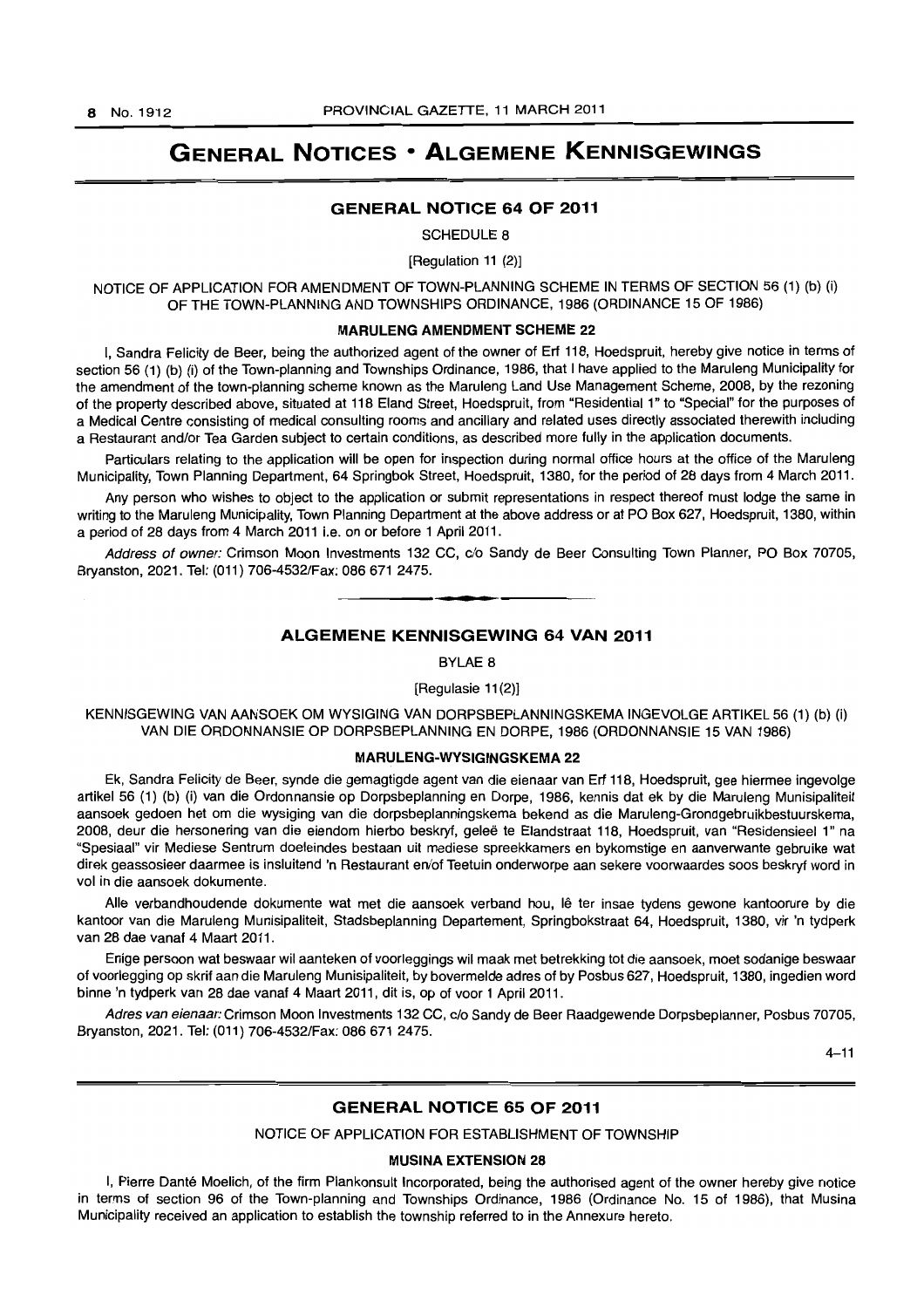Particulars of the application are open to inspection during normal office hours at the office of the Municipal Manager. Civic Centre. Murphy Street, Musina. for a period of 28 days from 4 March 2011 (the date of first publication of this notice).

Objections to or representations in respect of the application must be lodged in writing and in duplicate to the Municipal Manager at the above office or posted to him at Private Bag X611, Musina, 0900, within a period of 28 days from 4 March 2011.

### The Municipal Manager

4 March 2011

11 March 2011

# **ANNEXURE**

# Name of township: Musina Extension 28.

Full name of applicant: Plankonsult Incorporated.

Number of erven and proposed zoning:

Erf 1: "Industrial 3".

Erf 2: "Public Garage".

Erf 3: "Business 1".

Description of land: Portions 21 and 22 of the farm Vogelenzang 3-MT.

Locality of proposed township: The proposed township is located adjacent west of Road R521 and adjacent south of Road R572. Messina Nancefield Extension 8 is located to the east of the proposed development and Musina Central Business Area ± 4 km to the south east of the proposed development.

Reference: Musina X28.

# ALGEMENE KENNISGEWING 65 VAN 2011

**1\_** 

KENNISGEWING VAN AANSOEK OM STIGTING VAN DORP

### MUSINA UITBREIDING 28

Ek, Pierre Dante Moelich, van die firma Plankonsult Ingelyf, synde die gemagtigde agent van die eienaar gee hiermee kennis ingevolge artikel 96 van die Ordonnansie op Dorpsbeplanning en Dorpe, 1986 (Ordonnansie No. 15 van 1986), dat Musina Munisipaliteit 'n aansoek ontvang het om die dorp in die Bylae hierby genoem. te stig.

Besonderhede van die aansoek Ie gedurende gewone kantoorure by die kantoor van die Munisipale Bestuurder, Burger Sentrum, Murphystraat, Musina, vir 'n tydperk van 28 dae vanaf 4 Maart 2011 (die datum van die eerste publikasie van hierdie kennisgewing) ter insae.

Besware of vertoë ten opsigte van die aansoek moet binne 'n tydperk van 28 dae vanaf 4 Maart 2011 skriftelik en in tweevoud by die Munisipale Bestuurder by die bovermelde kantoor ingedien of aan hom by Privaatsak X611. Musina, 0900, gepos word.

### Die Munisipale Bestuurder

4 Maart 2011

11 Maart 2011

#### BYLAE

Naam van die dorp: Musina Uitbreiding 28.

Volle naam van aansoeker: Plankonsult Ingelyf.

Aantal erwe en voorgestelde sonering:

Erf 1: "Industrieel 3".

Erf 2: "Publieke Garage".

Erf 3: "Besigheid 1".

Beskrywing van grond: Gedeeltes 21 en 22 van die plaas Vogelenzang 3-MT.

Ligging van voorgestelde dorp: Die voorgestelde dorp is geleë aangrensend wes van die Pad R521 en aangrensend suid van die Pad R572. Messina Nancefield Uitbreiding 8 is geleë oos van die voorgestelde ontwikkeling en Musina Sentralebesigheidsentrum ± 4 km suidoos van die voorgestelde ontwikkeling.

Verwysing: Musina X28.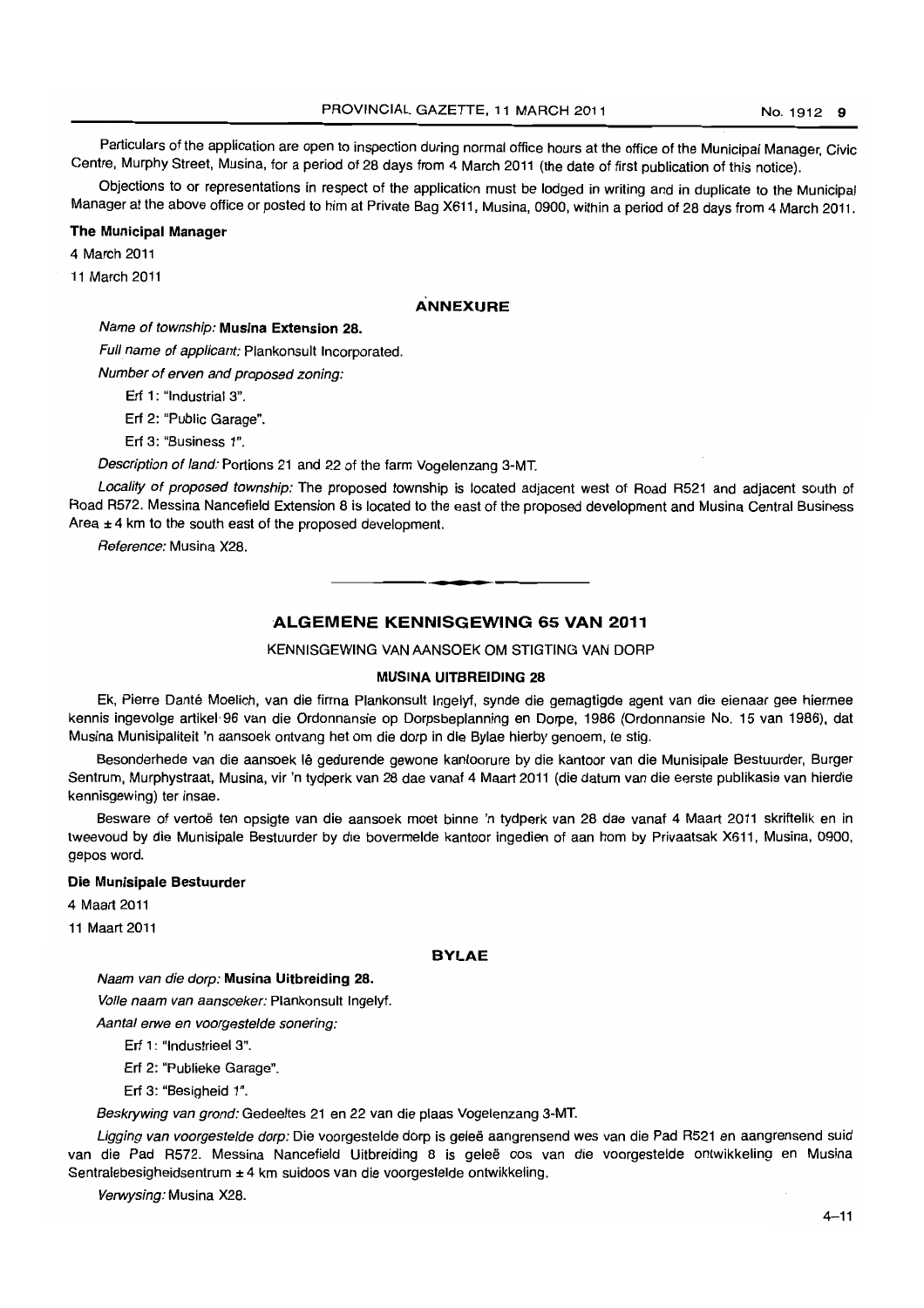#### GENERAL NOTICE 66 OF 2011

#### BELA-BELA AMENDMENT SCHEME 44/08

# NOTICE OF APPLICATION FOR THE AMENDMENT OF THE TOWN-PLANNING SCHEME, IN TERMS OF SECTION 56 (1) (b) (i) OF THE TOWN-PLANNING AND TOWNSHIPS ORDINANCE, 1986 (ORDINANCE No. 15 OF 1986)

I, Izel van Rooy from the firm Plan Wize Town and Regional Planners, being the authorized agent of the owner of Portion 67 of the farm Tweefontein, 462 KR, Bela-Bela, hereby give notice in terms of section 56 (1) (b) (i) of the Town-planning and Townships Ordinance, 1986 (Ordinance 15 of 1986), that I have applied to the Bela-Bela Municipality for the amendment of the town-planning scheme known as the Bela-Bela Land Use Scheme, 2008, by the rezoning of Portion 67 of the farm Tweefontein, 462 KR, Bela-Bela, from "Agriculture" with an annexure permitting a Resort and ancillary uses to "Agriculture" with an annexure permitting a "Renewable Energy Generation Project" "(Photovoltaic Solar Power Plant) and ancillary land uses, subject to specific conditions as stipulated in Annexure 132 to the amendment scheme.

Particulars of the application will lie for inspection during normal office hours at the office of the Municipal Manager, Municipal Offices, Chris Hani Drive, Bela-Bela, for a period of 28 days from 4 March 2011.

Objections to or representations in respect of the application must be lodged with or made in writing to the Municipal Manager at the above address or at Private Bag X1609, Bela-Bela, 0480, within a period of 28 days from 4 March 2011.

Address of agent: Plan Wize Town and Regional Planners, P.O. Box 2445, Thabazimbi, 0380. Tel: (014) 772-1758/ 082 449 7626.

**• •** 

# ALGEMENE KENNISGEWING 66 VAN 2011

#### BELA-BELA-WYSIGINGSKEMA 44/08

KENNISGEWING VAN DIE AANSOEK OM DIE WYSIGING VAN DIE DORPSBEPLANNINGSKEMA INGEVOLGE ARTIKEL 56 (1) (b) (i) VAN DIE ORDONNANSIE OP DORPSBEPLANNING EN DORPE, 1986 (ORDONNANSIE No. 15 VAN 1986)

Ek, Izel van Rooy van die firma Plan Wize Stads- en Streekbeplanners, synde die gemagtigde agent van die eienaar van Gedeelte 67 van die plaas Tweefontein, 462 KR, gee hiermee ingevolge artikel 56 (1) (b) (i) van die Ordonnansie op Dorpsbeplanning en Dorpe, 1986 (Ordonnansie 15 van 1986) kennis dat ek by die Bela-Bela Munisipaliteit aansoek gedoen het am die wysiging van die dorpsbeplanningskema bekend as die Bela-Bela Grondgebruikskema, 2008, deur die hersonering van Gedeelte 67 van die plaas Tweefontein, 462 KR, vanaf "Landbou" met 'n bylaag vir die toelating van 'n Oord en aanverwante gebruike na "Landbou" met 'n bylaag vir die toelating van 'n "Hernubare Energie Projek" (Fotovoltaiese Sonenergie-aanleg) en aanverwante grondgebruike, onderhewig aan spesifieke voorwaardes, soos uiteengesit in Bylaag 132 tot die wysigingskema.

Besonderhede van die aansoek Ie ter insae gedurende gewone kantoorure by die kantoor van die Munisipale Bestuurder, Munisipale Kantore, Chris Hanjrylaan, Bela-Bela, vir 'n tydperk van 28 dae vanaf 4 Maart 2011.

Besware teen of vertoë ten opsigte van die aansoek moet binne 'n tydperk van 28 dae vanaf 4 Maart 2011 skriftelik by of tot die Munisipale Bestuurder by bovermelde adres of Privaatsak X1609, Bela-Bela, 0480, ingedien of gerig word.

Adres van agent: Plan Wize Stads- en Streekbeplanners, Posbus 2445, Thabazimbi, 0380. Tel: (014) 772-1758/ 082 449 7626.

 $4 - 11$ 

# GENERAL NOTICE 67 OF 2011

#### **GREATER TUBATSE AMENDMENT SCHEME 36/2006**

I, Petrus Jacobus Buys, being the authorized agent of the owner of Erven 8311 to 8318 and Erf 8320, Burgersfort Extension 46, hereby give notice in terms of section 56 (1) (b) (i) of the Town-planning and Townships Ordinance, 1986 (Ordinance No. 15 of 1986), that I have applied to the Greater Tubatse Municipality for the amendment of the Greater Tubatse Land-Use Management Scheme, 2006, by the rezoning of a to be consolidated erf/area comprising Erven 8311 to 8318 and Erf 8320, Burgersfort Extension 46 from "Residential 2" and "Special" to "Special" for a Casino, "Hotel", "Conference Facility", "Resort", "Gymnasium", "Place of Amusement", "Place of Refreshment", "Restaurant", "Parking Area", "Parking Garage", "Retail Trade", "Offices" ancillary and/or subordinate to the main use and Private Open Space, private civil engineering services associated land uses and buildings including a sewage treatment plant and water storage facilities, as is more fully set out in Annexure 28 of the said scheme.

Particulars of the application will lie for inspection during normal office hours at the office of the Town Planner, Greater Tubatse Municipality, Ground Floor, Civic Centre, Kastania Street Extension, Burgersfort, for a period of 28 days from 28 January 2011.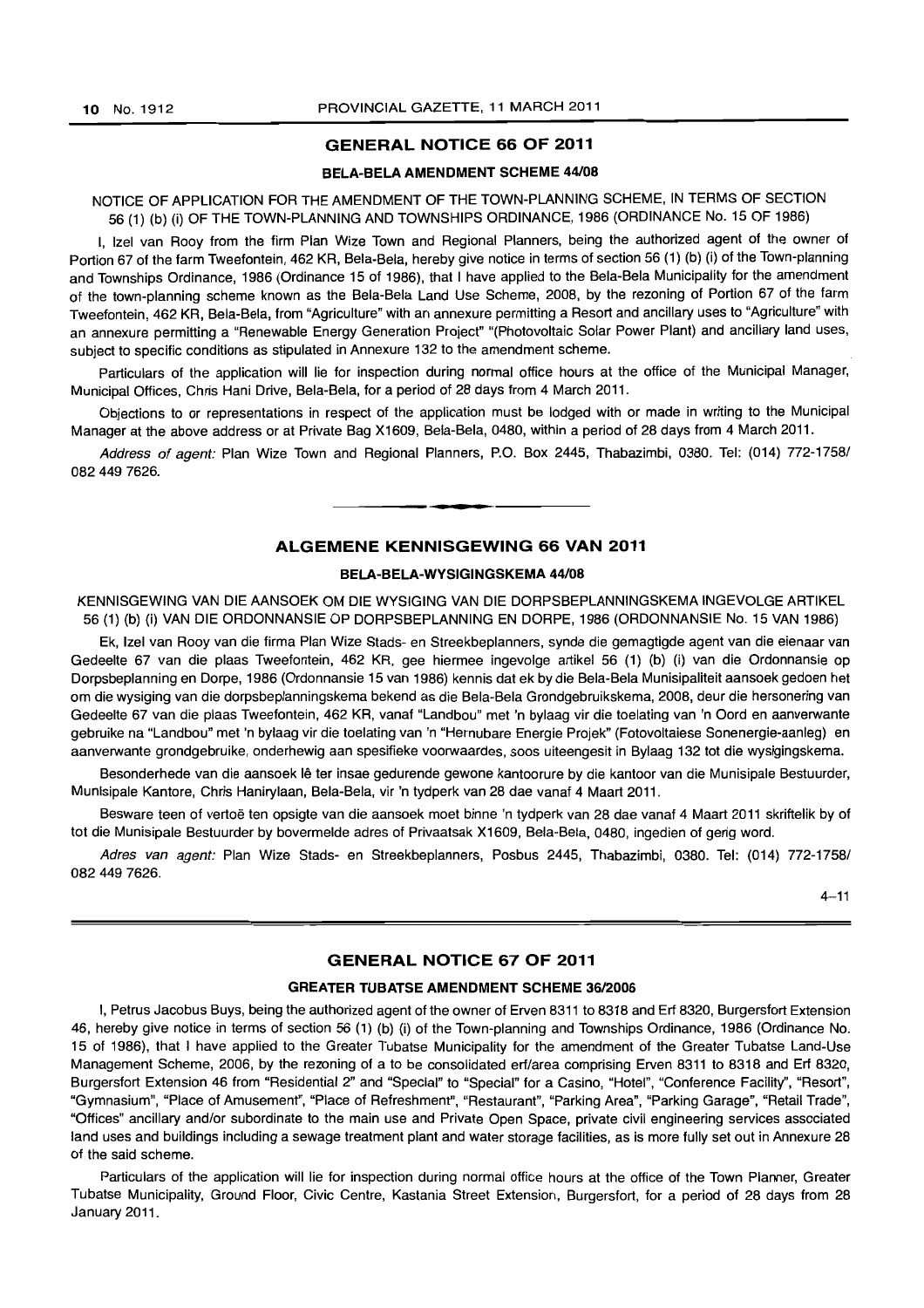Objections to or representations in respect of the application must be lodged with or made in writing to the Town Planner at the above address or at P.O. Box 206, Burgersfort, 1150, as well as the agent of the applicant at the address mentioned below, within a period of 28 days from 4 March 2011.

Address of the agent; Pieterse, Du Toit and Associates CC, P.O. Box 11306, Bendor Park, Polokwane, 0699. Tel: (015) 297-4970/1. Fax: (015) 297-4584. . **- .** 

# **ALGEMENE KENNISGEWING 67 VAN 2011**

#### GROTER TUBATSE-WVSIGINGSKEMA 36/2006

Ek, Petrus Jacobus Buys, synde die gemagtigde agent van die eienaar van Erwe 8311 tot 8318 en Erf 8320, Burgersfort Uitbreiding 46, gee hiermee ingevolge artikel 56 (1) (b) (i) van die Ordonnansie op Dorpsbeplanning en Dorpe, 1986 (Ordonnansie 15 van 1986), kennis dat ek by die Groter Tubatse Munisipaliteit aansoek gedoen het om die wysiging van die Groter Tubatse Grondgebruikbestuurskema, 2006, deur die hersonering van voorgestelde gekonsolideerde erf/area wat tans bestaan uit Erwe 8311 tot 8318 en Erf 8320, Burgersfort Uitbreiding 46 van "ResidensieeI2" en "Spesiaal" na "Spesiaal" vir 'n Kasino "Hotel", Konferensie Fasiliteit ("Conference Facility"), Oord ("Resort"), Gimnasium ("Gymnasium"), Ontspanningsplek ("Place of Amusement"), Verversingsplek ("Place of Refreshment"), "Restaurant", Parkeerarea ("Parking Area"), Parkeergarage ("Parking Garage"), Kleinhandel ("Retail Trade"), Kantore "Offices" ondergeskik en/of toevallig tot die hoofgebruik en Privaat Oop Ruimte (Private Open Space), asook privaat ingenieursdienste wat benodig word vir die gepaardgaande grondgebruike en geboue ingesluit 'n riool verwerkingsaanleg en wateropgaarfasiliteite, soos meer volledig uiteengesit word in Bylae 28 van die gemelde skema.

Besonderhede van die aansoek lê ter insae gedurende gewone kantoorure by die kantoor van die Stadsbeplanner, Groter Tubatse Munisipaliteit, Grondvloer, Burgersentrum, Kastaniastraat verlenging, Burgersfort, vir 'n tydperk van 28 dae vanaf 28 Januarie 2011.

Besware teen of vertoë ten opsigte van die aansoek moet binne 'n tydperk van 28 dae vanaf 4 Maart 2011 skriftelik by of tot die Stadsbeplanner bovermelde adres of by Posbus 206, Burgersfort, 1150, asook -die agent van die applikant by ondergemelde adres, ingedien of gerig word.

Adres van agent: Pieterse, Du Toit en Assosiate BK, Posbus 11306, Bendor Park, Polokwane, 0699. Tel: (015) 297-4970/1. Faks: (015) 297·4584.

 $4 - 11$ 

### **GENERAL NOTICE 68 OF 2011**

REMOVAL OF TITLE RESTRICTIONS IN TERMS OF ACT 84 OF 1967 AND THE SIMULTANEOUS AMENDMENT OF THE MAKHADO LAND USE SCHEME 2009 AS IT RELATES TO THE REMAINDER OF PORTION 66 OF THE FARM RONDE· BOSCH 287-LS, (MAKHADO AMENDMENT SCHEME 15) AND MUSINA (MESSINA) AMENDMENT SCHEME 182

I, Theo Kotze, being the authorized agent of the owners of the properties mentioned below, hereby give notice in terms of section 56 (1) (b) (i) of the Town-planning and Townships Ordinance (Ordinance 15 of 1986), that I have applied to Makhado & Musina Municipalities for the amendment of the Town-planning schemes respectively known as the Makhado Land Use Scheme 2009 and the Messina Town-planning Scheme, 1983, in the following manner:

Makhado Amendment Scheme 15: By the rezoning of the remainder of Portion 66 of the farm Rondebosch 287·LS, in order that 4 overnight units can be erected on the property. Particulars of the application will lie for inspection during normal office hours at the office of the Director. Municipal Secretariat, 1st Floor, Civic Centre, Makhado (Louis Trichardt), (128 Krogh Street), for a period of 28 days from 28 January 2011.

Objections to or representations in respect of the application must be lodged with or made in writing to the Director, Municipal Secretariat at the above address or at Private Bag X2596, Makhado, 0920, within a period of 28 days from 28 January 2011.

Musina (Messina) Amendment Scheme 182: By the rezoning of Erf 816, Messina (situated at 26 Paul Mills Street) from "Residential 1" to "Residential 4". The purpose with the application is to erect town houses on the property. Particulars of the application will lie for inspection during normal office hours at the office of the Municipal Manager, Civic Centre, Murphy Street, for a period of 28 days from 28 January 2011.

Objections to or representations in respect of the applications must be lodged with or made in writing to the Municipal Manager at the above address or at Private Bag X611, Musina, 0090, within a period of 28 days from 28 January 2011.

Application for upliftment of Title Restrictions: Notice is hereby given that application has been made in terms of section 3 (1) of the Removal of Restrictions Act, 1967, for the removal of the conditions of Title Number (C) (i), (ii) en (iii) in Title Deed T49454/1988 (Portion 66 of farm Rondebosch 287-LS), in order that 4 overnight accommodation units can be erected on the property. The application documents are open for inspection at the offices of the Director General, Limpopo Province: Local Government and Housing, Hensa Building, Corner Rabe & Schoeman Street. Polokwane, and the office of the Director, Municipal Secretariat, 1st Floor, Civic Centre, Makhado (Louis Trichardt), (128 Krogh Street), until 4 April 2011.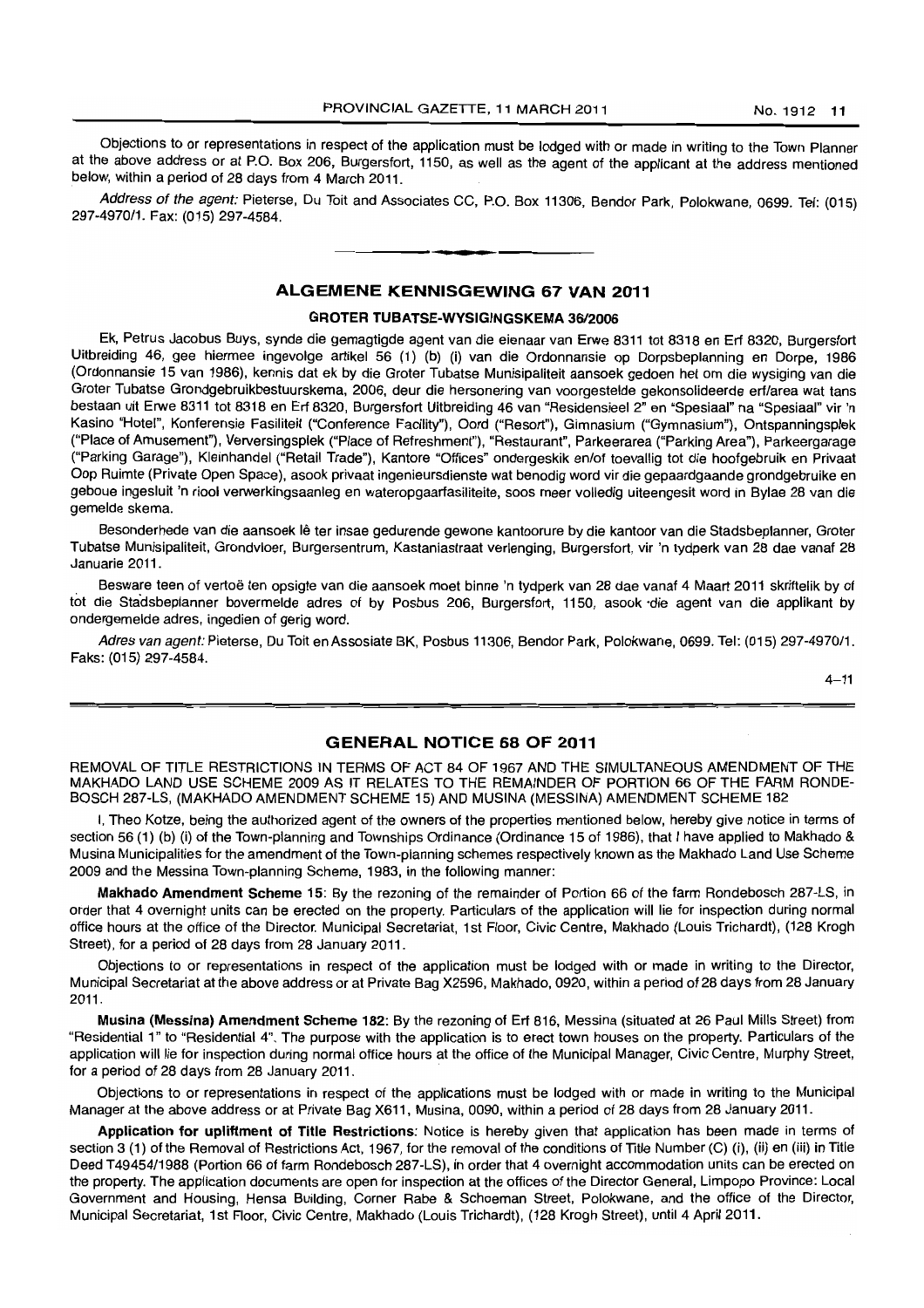Objections to the application must be lodged with or made in writing to the Director-General, Limpopo Province: Local Government and Housing, at the above address or at Private Bag X9485, Polokwane, 0700, on or before 4 April 2011. and shall reach this office not later than 14hOO, on the said date.

Agent: Developlan, Box 1883, Pietersburg, 0700. E-mail: tecoplan@mweb. co.za

# ALGEMENE KENNISGEWING 68 VAN 2011

**. -**

OPHEFFING VAN TITELVOORWAARDES IN TERME VAN WET 84 VAN 1967 EN GELYKTYDIGE WYSIGING VAN DIE MAKHADO GRONDGEBRUIKSKEMA 2009 SOOS DIT BETREKKING HET OP DIE RESTANT VAN GEDEELTE 66 VAN DIE PLAAS RONDEBOSCH 287-LS (MAKHADO WYSIGINGSKEMA 15). EN MUSINA (MESSINA) WYSIGINGSKEMA 182

Ek. Theo Kotze, synde die gemagtigde agent van die eienaars van ondergemelde eiendomme. gee hiermee ingevolge artikel56 (1) (b) (i) van die Ordonnansie Dorpsbeplanning en Dorpe (Ordonnansie 15 van 1986), kennis dat ek aansoek gedoen het by die Makhado & Musina Munisipaliteite vir die wysiging van die dorpsbeplanningskemas onderskeidelik bekend as die Makhado Grondgebruikskema 2009 en die Messina Dorpsbeplanningskema. 1983, op die volgende wyse:

Makhado Wysiginsgkema 15: Deur die hersonering van die Restant van Gedeelte 66 van die plaas Rondebosch 287-LS, vanaf "Landbou" na "Spesiaal" vir oornagakkommodasie. Die doel met die aansoek is om 4 oornageenhede op voormelde eiendom op te rig. Besonderhede van die aansoek lê ter insae gedurende gewone kantoorure by die kantoor van die Direkteur, Munisipale Sekretariaat, 1ste Vloer, Burgersentrum, Makhado (Louis Trichardt), (128 Kroghstraat), vir 'n tydperk van 28 dae vanaf 28 Januarie 2011.

Besware teen of vertoë ten opsigte van die aansoek moet binne 'n tydperk van 28 dae vanaf 28 Januarie 2011, skriftelik by of tot die Direkteur, Munisipale Sekretariaat, by bovermelde adres of by Privaatsak X2596, Louis Trichardt, 0920, ingedien of gerig word.

Musina (Messina) Wysigingskema 182: Deur die hersonering van Erf 816 Messina, (geleë te Paul Millsstraat 26, Messina) vanaf "Residensieel 1" na "Residensieel 4" met 'n bylaag (bylaag 67). Die doel met die aansoek is om meenthuise (town houses) op die perseel op te rig. Besonderhede van die aansoek Ie ter insae gedurende gewone kantoorure by die kantoar van die Munisipale Bestuurder, Burgersentrum, Murphystraat, Musina, vir 'n tydperk van 28 dae vanaf 28 Januarie 2011.

Besware teen of vertoë ten opsigte van die aansoek moet binne 'n tydperk van 28 dae vanaf 28 Januarie 2011, skriftelik by of tot die Munisipale Bestuurder, by bovermelde adres of by Privaatsak X611, Musina, 0090, ingedien of gerig word.

Aansoek om opheffing van Titelvoorwaardes: Voorts word hiermee kennis gegee dat aansoek gedoen is in terme van artikel3 (1) van Wet 84 van 1967, vir die opheffing van Titelvoorwaardes nom mer C (i) (ii) en (iii) van Titelakte T49454/1988 (Restant van Gedeelte 66 van die plaas Rondebosch 287-LS), sodat 4 oornageenhede op voormelde eiendom opgerig kan word. Die aansoek dokumente lê ter insae by die kantoor van die Direkteur-Generaal, Limpopo Provinsie: Plaaslike Regering en Behuising, Hensa Gebou, Hoek van Rabe & Schoemanstraat, Polokwane, en in die kantoor van die Direkteur, Munisipale Sekretariaat, 1 ste Vloer, Burgersentrum. Makhado (Louis Trichardt), (Kroghstraat 128), tot en met 4 April 2011.

Besware teen die aansoek kan voor of op 4 April 2011, skriftelik by die Direkteur-Generaal, Limpopo Provinsie: Plaaslike Regering en Behuising by bovermelde adres of Privaatsak X9485, Polokwane, 0700, ingedien word en moet die kantoor nie later as 14hOO op genoemde datum bereik nie.

Agent: Developlan, Posbus 1883, Pietersburg, 0700. E-pos: tecoplan@mweb.co.za

 $04 - 11$ 

### GENERAL NOTICE 69 OF 2011

# TOWNSHIP ESTABLISHMENT AT MAKHUSHANE TRIBAL AREA

Mashele Lennox Nhlamulo, hereby give notice in terms of section 96 read together with section 66 of the Town-planning and Townships Ordinance (Ordinance 15 of 1986), for township establishment referred to in the Annexure.

#### ANNEXURE

Name of township: Fomane Development and Projects.

Full names of applicant: Mashele Lennox Nhlamulo.

Number of erven in the proposed township:

- 1 "Special" zone Erf for guest house and related uses $-10000$  m<sup>2</sup> (1 Ha)
- 1 "Residential 3" zoned Erf with a maximum dwelling unit of 45 dwelling units per hectare $-5000$  m<sup>2</sup>
- 1 "Business 2" zoned  $Erf 5000$  m<sup>2</sup>.

Place in which is to be established: Makhushane 00 KR.

Locality: The proposed township is situated in the southern side and 10 km from Phalaborwa town.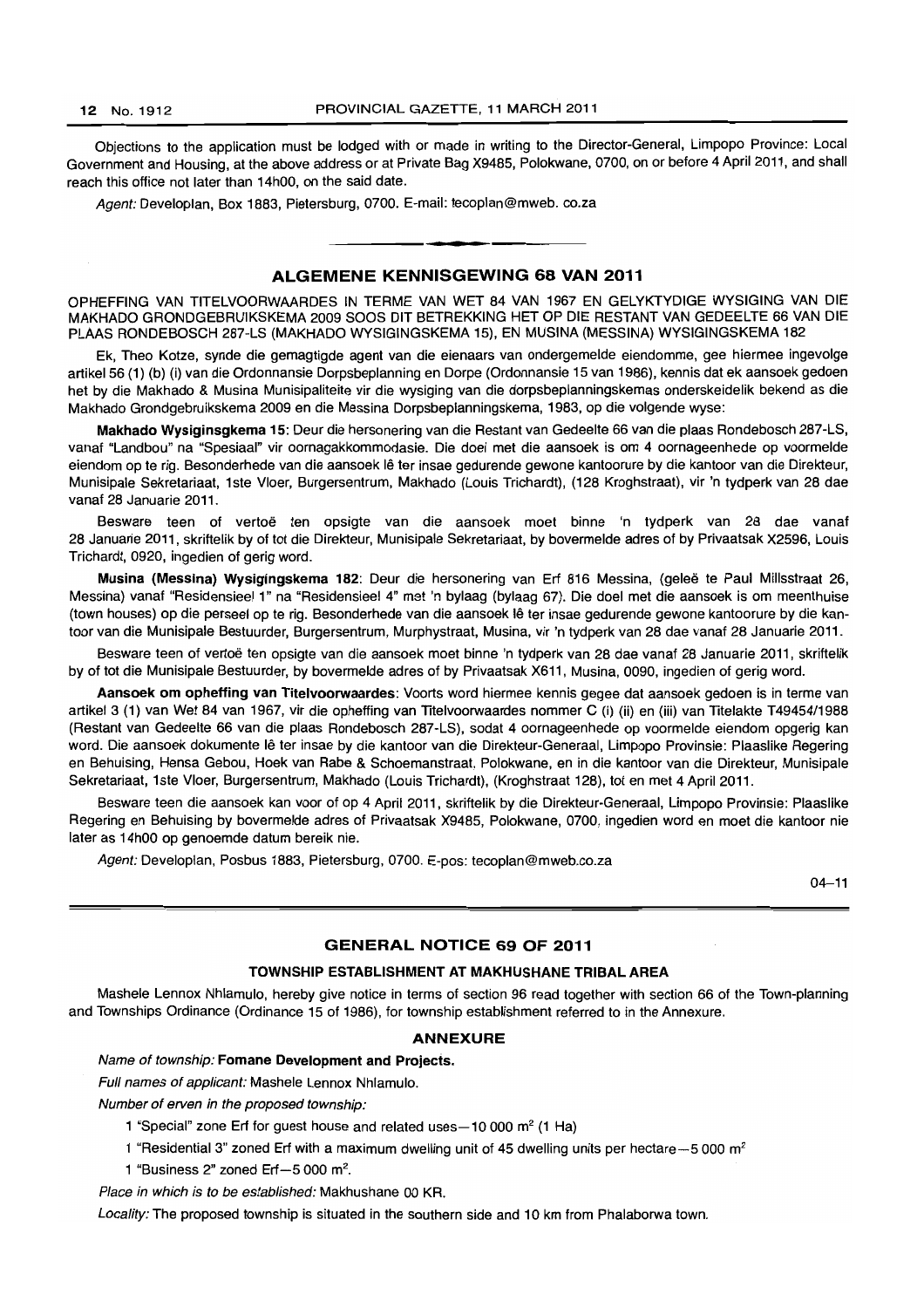# BA-PHALABORWA AMENDMENT SCHEME 3

The owner of Erf 1810, Lulekani B, hereby give notice in terms of section 56 (1) (b) (i) of the Town-planning and Townships Ordinance (Ordinance 15 of 1986), that an application was lodged to Ba-Phalaborwa Municipality, for the amendment of Ba-Phalaborwa Land Use Management Scheme, 2008, for the rezoning of Erf 1810, Lulekani B, from "Residential 1" to "Residential 3" for the purpose of erecting flats.

# BA-PHALABORWA AMENDMENT SCHEME 4

The owner of Erf 1802, Namakgale A, hereby give notice in terms of section 56 (1) (b) (i) of the Town-planning and Townships Ordinance (Ordinance 15 of 1986), that an application was lodged to Ba-Phalaborwa Municipality, for the amendment of Ba-Phalaborwa Land Use Management Scheme, 2008, for the rezoning of Erf 1802, Namakgale A, from "Public Park" to "Private Park" for the purpose of erecting Museum and Bird Sanctuary with a special consent for a place of refreshment (Restaurant).

N.B. Particulars of applications mentioned supra will lie for inspection during office hours at Municipal Manager's office for a period of 28 days from 4 March 2011 (being the first date of publcation). Objections to and representations in respect of these applications must be lodged with or made in writing to the Municipal Manager, Ba-Phalaborwa Municipality, Private Bag X01020, Phalaborwa, 1390, within the period of 28 days from 4 March 2011.

Address of agent: P.O. Box 1599, Benfarm-Namakgale, 1220. Tel: 083 938 8007.

 $4 - 11$ 

# GENERAL NOTICE 71 OF 2011

#### REMOVAL OF TITLE RESTRICTIONS IN TERMS OF ACT 84 OF 1967

I, Theo Kotze, being the authorised agent of the owners of the properties mentioned below, hereby give notice in terms of section 3 (1) of the Removal of Restrictions Act, 1967, for the removal of the following title conditions:

Number C (iii) in Title Deed T78237/2005 ( Portion 19 of farm Palmietfontein 24-KS), in order that a tea garden can be erected on the property.

Number B (ii) in Title Deed T018140/2005 (Portion 109 of the farm Tweefontein 915-LS), in order that a Vodacom cellular mast be erected on the property.

The application documents are open for inspection at the office of the Director General, Limpopo Province: Local Government and Housing, Hensa Building, comer Rabe & Schoeman Street, Polokwane, and at the offices of the Town Planners, First Floor, West Wing, Civic Centre, Polokwane, until 4 April 2011.

Objections to the application must be lodged with or made in writing to the Director-General, Limpopo Province: Local Government and Housing, at the above address or at Private Bag X9485, Polokwane, 0700, on or before 4 April 2011, and shall reach this office not later than 14:00 on the said date.

Date of publication: 4 March and 11 March 2011.

Agent: Developlan, Box 1883, Polokwane, 0700. E-mail: tecoplan@mweb.co.za

#### ALGEMENE KENNISGEWING 71 VAN 2011

• **• I** 

OPHEFFING VAN TITELVOORWAARDES IN TERME VAN WET 84 VAN 1967

Ek, Theo Kotze, synde die gemagtigde agent *van* die eienaars van ondergemelde eiendomme, gee hiermee kennis dat aansoek gedoen is in terme van artikel3 (1) *van* die Wet 84 *van* 1967, vir die opheffing *van* titelvoorwaardes:

Nommer C (iii) *van* Titelakte T78237/2005 (Gedeelte 19 van die plaas Palmietfontein 24-KS), sodat 'n teetuin op voormelde eiendom opgerig kan word.

Nommer B (ii) van Titelakte T18140/2005 (Gedeelte 109 van die plaas Tweefontein 915-LS), sodat 'n Vodacom sellulêre mas op voormelde eiendom opgerig kan word.

Die aansoek dokumente Ie ter insae by die kantoor van die Direkteur-Generaal: Limpopo Provinsie: Plaaslike Regering en Behuising, Hensa-Gebou, hoek van Rabe- en Schoemanstraat, Polokwane, en by die kantore van die Stadsbeplanners, Eerste Vloer, Westelike Vleuel, Burgersentrum, Polokwane, tot en met 4 April 2011.

Besware teen die aansoek kan voor of op 4 April 2011, skriftelik by die Direkteur-Generaal, Limpopo Provinsie: Plaaslike Regering en Behuising, by bovermelde adres of Privaatsak X9485, Polokwane, 0700, ingedien word en moet die kantoor nie later as 14:00 op genoemde datum bereik nie.

Datums van publikasie: 4 Maart en 11 Maart 2011.

Agent: Developlan, Bus 1883, Polokwane, 0700. E-pos: tecoplan@mweb.co.za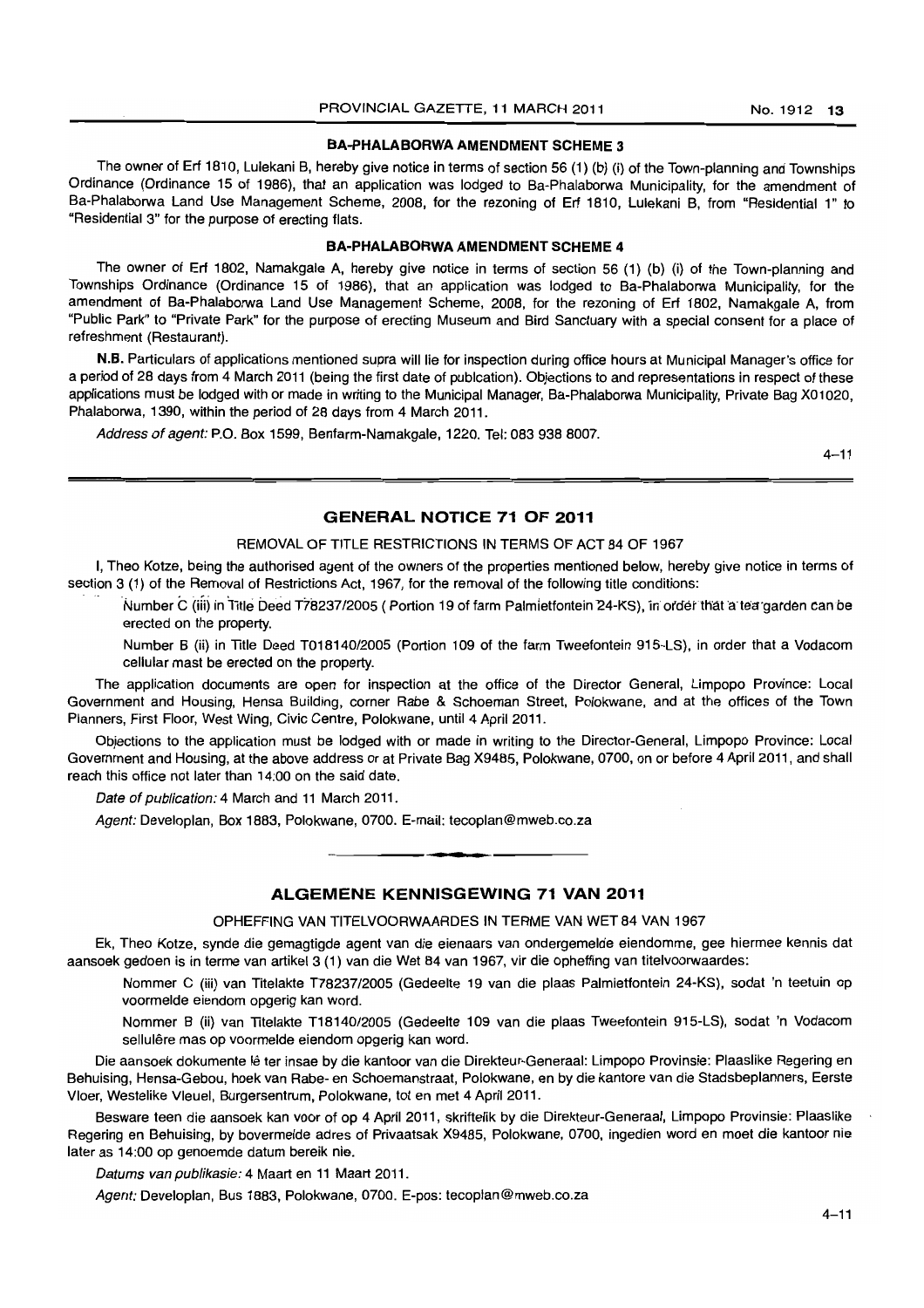# GENERAL NOTICE 73 OF 2011

### MARULENG LAND USE MANAGEMENT SCHEME 2008

#### NOTICE OF APPLICATION FOR AMENDMENT OF LAND USE MANAGEMENT SCHEME IN TERMS OF SECTION 56 (1) OF THE TOWN-PLANNING AND TOWNSHIPS ORDINANCE, 1986 (ORDINANCE 15 OF 986)

I, Derick Peacock, being the authorised agent of the owner of Remainder Hoedspruit 82 K U, Remainder Portion 4 Moria 84 K.U and Portion 228, Guernsey 81 K.U (part of Kapama Private Game Reserve), hereby give notice in terms of Section 56 (1) (b) of the Town-planning and Townships Ordinance, 1986, that I have applied to the Municipal Manager, Maruleng Municipality, for the amendment of the land use management scheme known as the Maruleng Land Use Management Scheme 2008.

This application contains the following proposals:

Present zoning: "Agriculture".

Proposed zoning: Part of the Remainder of Hoedspruit 82 K.U., "Special tourism facilities" (existing lodge, 148 beds and ancillary uses, 8,9 ha).

Part of the Remainder of Portion 4, Moria 83 K.U., "Special tourism facilities" (existing camp, 16 beds and extension with 4 beds, ancillary uses. 1,7 ha).

Part of Portion 228 of Guernsey 81 K.U., "Special tourism facilities" (existing camp, 28 beds and ancillary uses, 4.9 hal.

Particulars of the application will lie for inspection during normal office hours at the office of the Municipal Manager, Maruleng Municipality, Civic Centre, 65 Springbok Street, Hoedpsruit, for a period of 28 days from 11 March 2011.

Objections to or representations in respect of the application must be lodged with or made in writing to the Municipal Manager, Maruleng Municipality, at the above address or at PO Box 627, Hoedspruit, 1380, within a period of 28 days from 11 March 2011.

Address of authorised agent: Derick Peacock Associates, Resort and Leisure Planners/Town and Regional Planners, 10 Pebble Beach Drive, PO Box 11352, Silver Lakes, 0054. Tel/Fax: (012) 809-2124/2560. Cell: 082 414 3655. Email: dpasso@telkomsa.net

**•** 

# ALGEMENE KENNISGEWING 73 VAN 2011

#### MARULENG GRONDGEBRUIKSKEMA 2008

KENNISGEWING VAN AANSOEK OM WYSIGING VAN GRONDGEBRUIKBESTUURSKEMA INGEVOLGE ARTIKEL 56 (1) (b) (i) VAN DIE ORDONNANSIE OP DORPSBEPLANNING EN DORPE, 1986 (ORDONNANSIE 15 VAN 1986)

Ek, Derick Peacock, synde die gemagtigde agent van die eienaar van Restant van Hoedspruit 82 KU, Restant Gedeelte 4, Moria 83 KU, en Gedeelte 228 Guernsey 81 KU (deel van die Kapama Private Game Reserve), gee hiermee ingevolge artikel 56 (1) (b) van die Ordonnansie op Dorpsbeplanning en Dorpe 1986, kennis dat ek by die Munisipale Bestuurder, Maruleng Munisipaliteit aansoek gedoen het om die wysiging van die grondgebruikbestuurskema bekend as die Maruleng Grondgebruikbestuurskema 2008.

Hierdie aansoek bevat die volgende voorstelle:

Huidige sonering: "Landbou".

Voorgestelde sonering: Deel van die Restant van Hoedspruit 82 KU, "Spesiaal, toerisme fasiliteit" (bestaande lodge, 148 beddens en aangewante gebruike, 8.9 ha).

Deel van die Restant van Gedeelte 4 Moria 83 KU, "Spesiaal, toerisme fasiliteit" (bestaande kamp, 16 beddens en uitbreiding met 4 beddens en aanverwante gebruike, 1,7 ha).

Deel van Gedeelte 228, Guernsey 81 KU, "Spesiaal, toerisme fasiliteit" (bestaande kamp, 28 beddens en aanverwante gebruike, 4,9 ha).

Besonderhede van die aansoek lê ter insae gedurende gewone kantoorure by die kantoor van die Munisipale Bestuurder, Maruleng Munisipaliteit, Burgersentrum, Springbokstraat 65, Hoedspruit, vir 'n tydperk van 28 dae vanaf 11 Maart 2011.

Besware teen of vertoë ten opsigte van die aansoek moet binne 'n tydperk van 28 dae vanaf 11 Maart 2011, skriftelik by of die Munisipale Bestuurder by bovermelde adres of by Posbus 627, Hoedspruit, 1380, ingedien of gerig word.

Adres van die gevolmagtigde: Derick Peacock Associates, Oord en Ontspanningsbeplanners/Stads- en Streekbeplanners, Pebble Beachrylaan 10, Posbus 11352, Silver Lakes, 0054. Tel: (012) 809-2124/2560. Faks: (012) 809-2124. Epos: dpasso@telkomsa.net

# GENERAL NOTICE 74 OF 2011

# Ba-Phalaborwa Amendment Scheme 3.

The owner of Erf 1810, Lulekani B, hereby give notice in terms of section 56 (1) (b) (i) of the Town-planning and Townships Ordinance (Ordinance 15 of 1986), that an application was lodged to Phalaborwa Municipality for the amendment of Ba-Phalaborwa Land Use Management Scheme, 2008, for the rezoning of Erf 1810, Lulekani B, from "Residential 1" to "Residential 3" from town houses.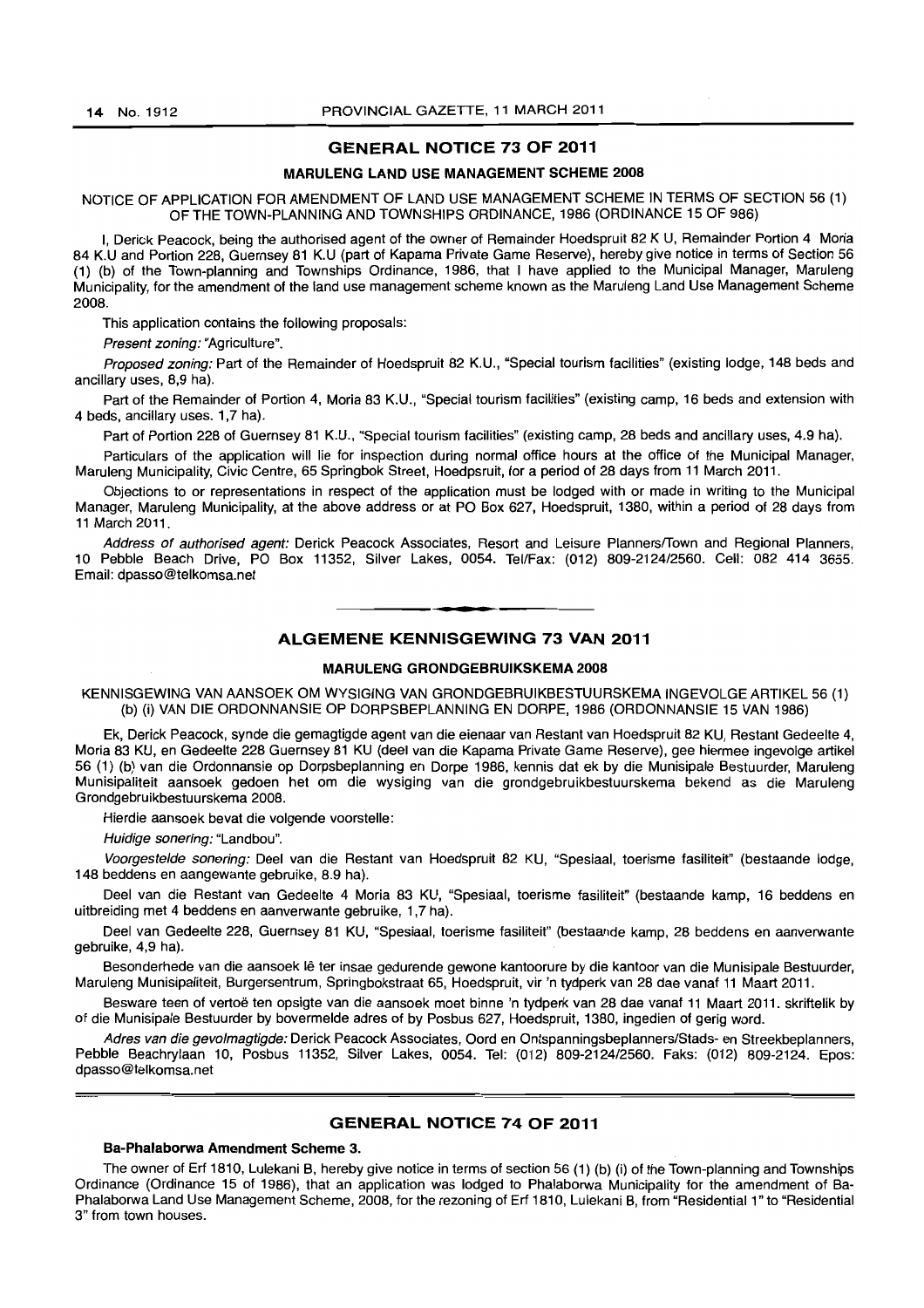#### Ba-Phalaborwa Amendment Scheme 4.

The owner of Erf 1802, Namakgale Zone A, hereby give notice in terms of section 56 (1) (b) (i) of the Town-planning and-Townships Ordinance (Ordinance 15 of 1986), that an application was lodged to Phalaborwa Municipality for the amendment of Ba-Phalaborwa Land Use Management Scheme, 2008, for the rezoning of Erf 1802, Namakgale Zone A from "Open Space" to "Special" for Museum, birds sanctuary Restaurant and other tourism related uses.

# Township Establishment.

Mashele Lennox Nhlamulo hereby give notice in terms of section 96 read together with section 66 of the Town-planning and Townships Ordinance, 1986 (Ordinance 15 of 1986), for a township establishment referred to in annexure.

#### **ANNEXURE**

#### Name of the township: Fomane Development and Project.

Full name of the project: Mashele Lennox Nhlamulo.

Number of erven: 1 erf zoned "Business 1" with special consent to erect town houses and a lodge. The size of the erf is  $20000$  m<sup>2</sup>.

Place where to project is to be established: Makhushane 28 LU.

Locality: 10 km south of Phalaborwa town along Phalaborwa/Gravelotte road and opposite Majeje Village.

#### Township establishment,

Shiphango filling station hereby give notice in terms of section 96 read together with section 66 of the Town-planning and Townships Ordinance, 1986 (Ordinance 15 of 1986) for a township establishment referred to in annexure.

#### **ANNEXURE**

#### Name of the township: Shipango Filling Station.

Full name of project: Ngobeni S.P.

Number of erven: 1 erf zoned "Business 1" for public garage and other business related matters. The ert size is 20 000 m<sup>2</sup>.

Place where the project is to be be established: Approximately 20 km from Giyani Town. It is located in the coordinates 23° 29' 14,2" and 30° 53' 01,2" along Giyani Phalaborwa Road, Shikhumba.

Locality: Approximately 20 km east of Giyani Town in Greater Giyani Municipality.

NB: Particulars of the applications mentioned supra will lie for inspection during office hours at the relevant municipal office for a period of 28 days from 11 March 2011 (being the 1st date of publication).

Objections to and representations in respect of these application must be lodged or made in writing within 28 days from 11 March 2011 with the Municipal Manager Ba-Phalaborwa Municipality, PO Box 01020, Phalaborwa, 1390, and Municipal Manager, Private Bag X9559, Giyani, 0826.

Address of the agent: PO Box 1599, Benfarm-Namakgale, 1220.

# • **• • ALGEMENE KENNISGEWING 74 VAN 2011**

### Ba-Phalaborwa-wysigingskema 3.

Die eienaar van Erf 1810, Lulekani B, gee hiermee ingevolge artikel 56 (1) (i) *van* die Ordonnansie op Dorpsbeplanning en Dorpe, 1986 (Ordonnansie 15 van 1986), kennis dat by Ba-Phalaborwa Munisipaliteit aansoek gedoen het vir die wysiging van grondgebruikskema bekend as Ba-Phalaborwa grondgebruikskema, 2008, vir die hersonering van Erwe 1810, Lulekani B, vanaf "Residensieel 1" na "Residensieel 3" vir woonstelle.

#### Ba-Phalaborwa-wysigingskema 4.

Die eienaar van Erf 1802, Namakgale A, gee hiermee ingevolge artikel 56 (1) (b) (i) van die Ordonnansie op Dorpsbeplanning en Dorpe, 1986 (Ordonannsie 15 van 1986), kennis dat by Ba-Phalaborwa Munisipaliteil aansoek gedoen het vir die wysiging van grondgebruikskema bekend as Ba-Phalaborwa Grondgebruikskema 2008, vir 'n hersonering van Erwe 1802, Namakgale A, vanaf "Oop Ruimte" na "Spesiaal", vir Museum, Voelkou, Restaurant and Verwante gebruike.

### Stigting van Dorp by Makhushane 28-LU.

Mashele Lennox Nhlamulo gee hiermee ingevolge artikel 96 lees in inverband met artikel 66 van die Ordonnansie op Dorpsbeplanning en Darpe, 1986 (Ordonnansie 15 van 1986), kennis dat aansoek om a dorp in die bylae hierby genoem, Ie stig deur hom ontvang is.

#### **BYLAE**

Naam van die dorp: Fomane Development and Projects.

Volle naam van aansoeker: Mashele Lennox Nhlamulo.

Aantaal erwe in voorgestelde dorp: 1 erf gesoneer "Besigheid 1" met 'n toestemming vir woonstelle en "Lodge". Die grootte van die erf moet 20 000 m<sup>2</sup> wees.

#### Stigting van dorp by Shikhumba Settlement.

Shiphango Trading Enterprises gee hiermee ingevolge artikel 96 lees in saam inverband met artikel 66 van die Ordonnansie op Dorpsbeplanning en Dorpe, 1986 (Ordonnansie 15 van 1986), kennis dal aansoek om 'n dorp in die bylae hierbiy genoem, te stig deur hom ontvang is.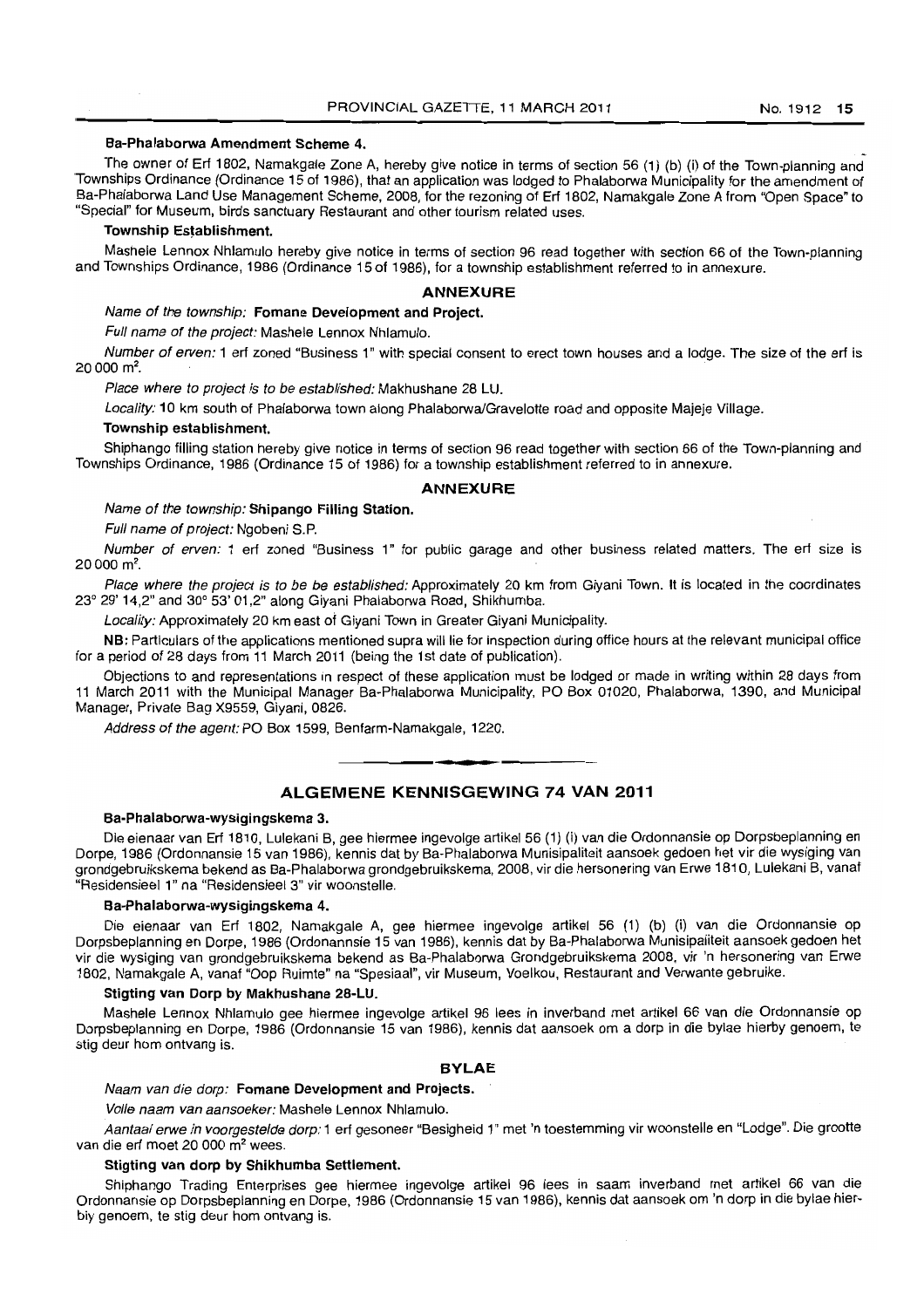# **BYLAE**

Naam van die dorp: **Shipango Filling Station.** 

Volle naam van aansoeker: Ngobeni S.P.

Aantaal erwe in voorgestelde dorp: 1 erwe gesoneer "Besigheid 1" die grootte van die erf moet 20 000 m<sup>2</sup> wees.

Ligging van voorgestelde dorp: Omtrent 20 km noord van Giyani dorp en die ko-ordinate is 23° 29' 14,2" S en 30° 53' 01,2", E by Greater Giyani Munisipaliteit.

Beskrywing van grond waarop dorp gestig staan te word: Greater Giyani-Shikhumba Village.

**NB:** Besonderhede van aansoek Ie ter inslae gedurende kantoorure by die kantoor van die Munisipale Bestuurder, Ba-PhalaborwalGreater Giyani Munisipaliteit, vir 'n tydperk van 28 vanaf 11 Maart 2011 (synde die eerste dag van publikasie).

Besware teen of vertöe ten opsigte van aansoek moet binne in tydperk van 28 dae van 11 Maart 2011, skriftelik by of tot die Munisipale Bestuurder by bovermelde adres of Ba-Phalaborwa Munisipaliteit, Posbus 01020, Phalaborwa, 1390, en by Munisipal Bestuurder Greater Giyani Munisipaliteit, Privaatsak 9559, Giyani, 0826.

Agent se adres: Posbus 1599, Benfarm-Namakgale, 1220.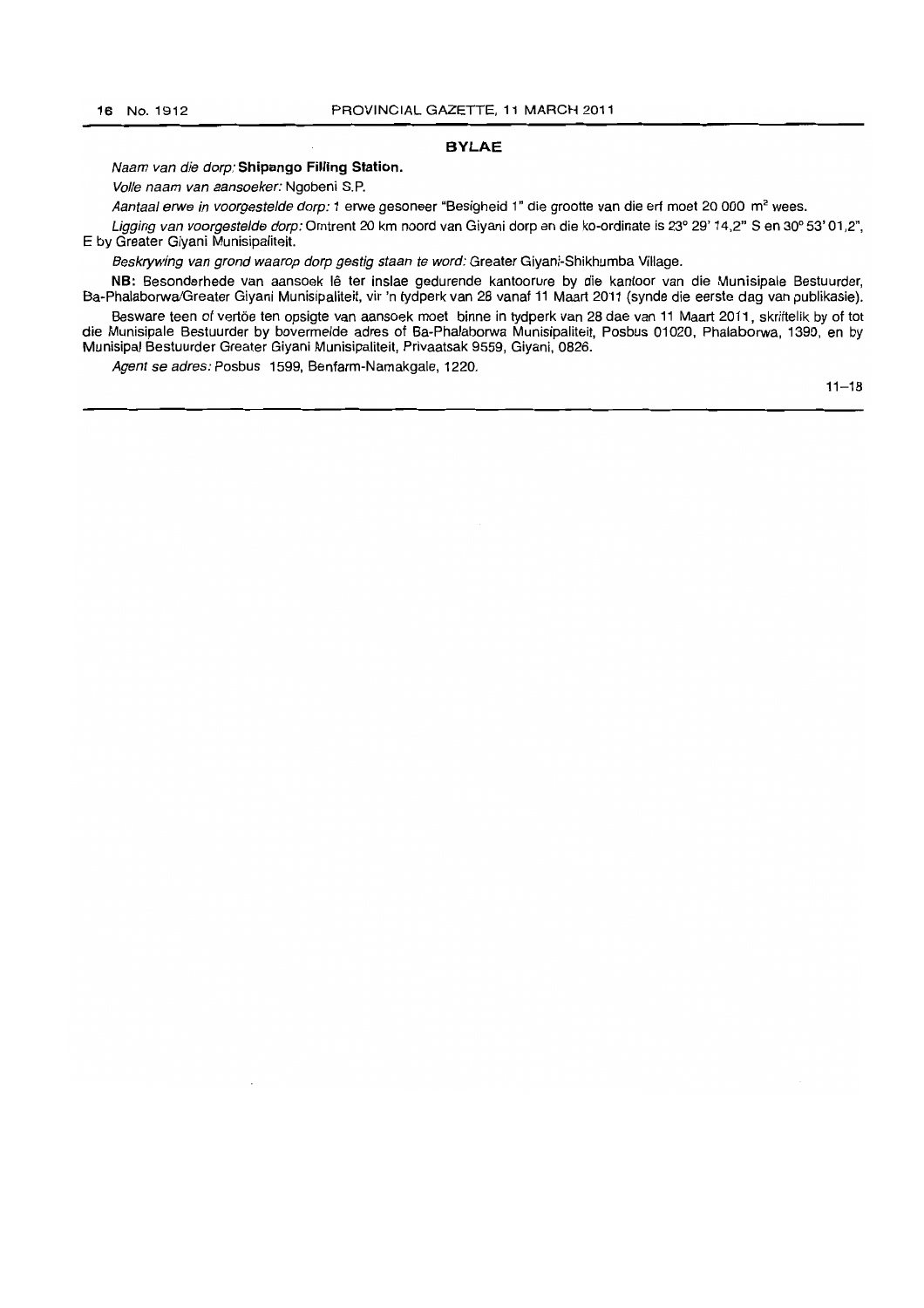# **LOCAL AUTHORITY NOTICES PLAASLIKE BESTUURSKENNISGEWINGS**

### **LOCAL AUTHORITY NOTICE 107**

#### MUSINA LOCAL MUNICIPALITY MESSINA AMENDMENT SCHEME 184

It is hereby in terms of the provisions of Section 125(1) of the Town Planning and Townships Ordinance, 1986 (Ordinance 15 of 1986), that the Musina Local Municipality has approved an Amendment Scheme with regard to the land in the township of Musina Extension 27, being an amendment of the Messina Town Planning Scheme, 1983.

Map 3 and the Scheme Clauses of the Amendment Scheme are filed with the Technical Manager, and are open for inspection during normal office hours.

The amendment is known as Messina Amendment Scheme 184

(143/2/MX27) 11 March 2011 Municipal Manager: A.N. Luruli (Notice No \_\_ /2011)

# **PLAASLIKE BESTUURSKENNISGEWING 107**

#### MUSINA PLAASLIKE MUNISIPALITEIT MESSINA WYSIGINGSKEMA 184

Hierby word ingevolge die bepalings van Artikel 125(1) van die Ordonnansie op Dorpsbeplanning en Dorpe, 1986 (Ordonnansie 15 van 1986), bekend gemaak dat die Musina Plaaslike Munisipaliteit 'n wysigingskema met betrekking tot die grond in die dorp Musina Uitbreiding 27, synde 'n wysiging van die Messina Dorpsbeplanningskema, 1983, goedgekeur het.

Kaart 3 en die Skemaklousules van hierdie Wysigingskema word deur die Tegniese Bestuurder, in bewaring gehou en Ie gedurende gewone kantoorure ter insae.

Hierdie wysiging staan bekend as Messina Wysigingskema 184

(143/2/MX27) 11 Maart 2011 Munisipale Bestuurder: A.N, Luruli (Kennisgewing No \_/2011)

# **LOCAL AUTHORITY NOTICE 108**

#### MUSINA LOCAL MUNICIPALITY

#### DECLARATION OF MUSINA EXTENSION 27 AS APPROVED TOWNSHIP

In terms of Section 111 of the Town-planning and Townships Ordinance, 1986 (Ordinance 15 of 1986), the Musina Local Municipality hereby declares the Township of Musina Extension 27 to be an approved township, subject to the conditions as set out in the Schedule hereto.

(143/2/MX27)

#### **SCHEDULE**

STATEMENT OF THE CONDITIONS WHICH WILL APPLY TO THE TOWNSHIP WHICH THE MUSINA LOCAL MUNICIPALITY HAS RESOLVED TO ESTABLISH IN TERMS OF THE PROVISIONS OF SECTION 109 OF THE TOWN-PLANNING AND TOWNSHIPS ORDINANCE, 1986 (ORDINANCE 15 OF 1986), ON PORTION 30 OF THE FARM VOGELENZANG 3, REGISTRATION DIVISION M.T., LIMPOPO PROVINCE.

- 1. CONDITIONS OF ESTABLISHMENT
	- 1.1 NAME

The name of the township shall be Musina Extension 27.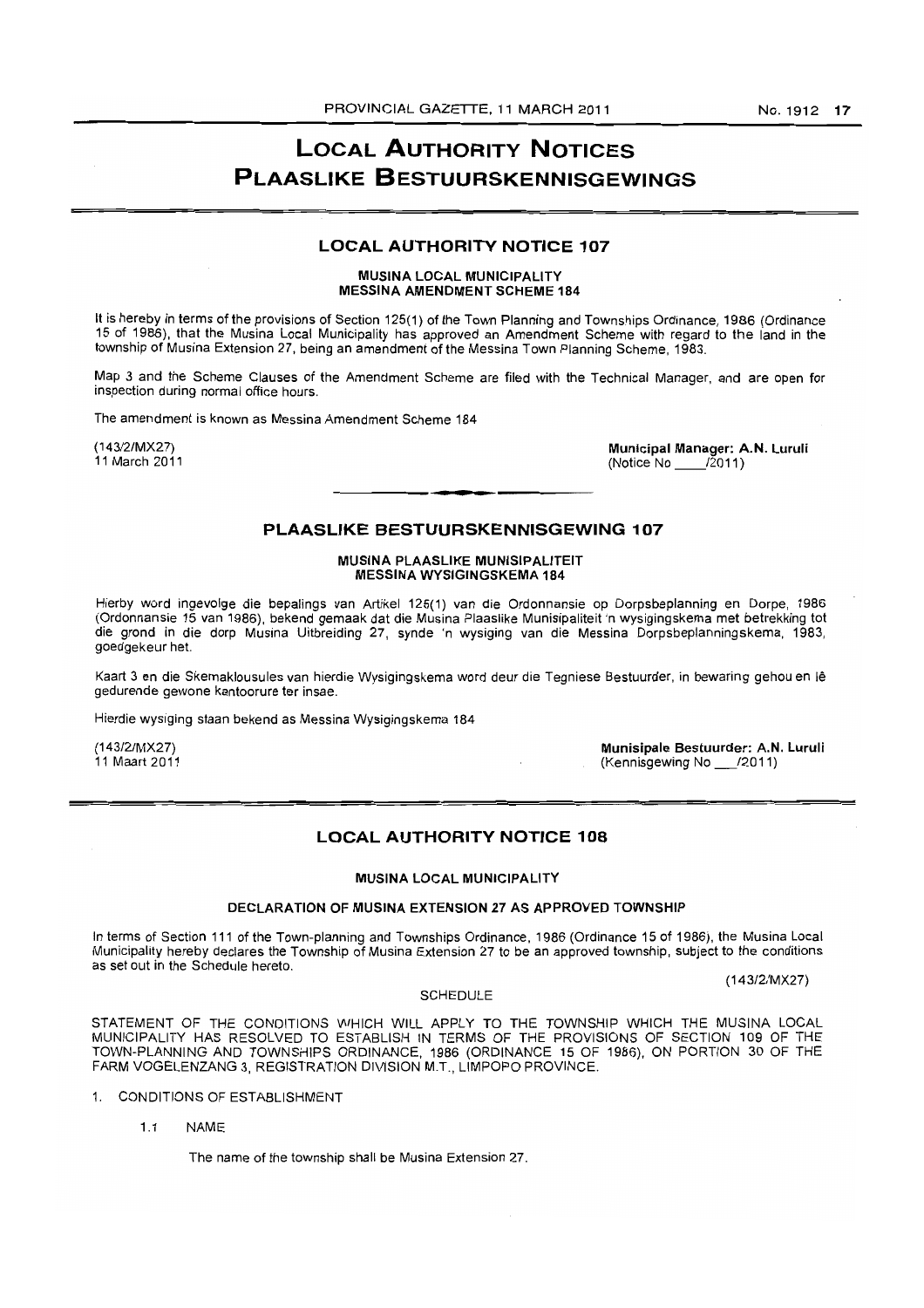#### 1.2 DESIGN

The township shall consist of erven and streets as indicated on Layout Plan No 111822/6 and General Plan S.G. No. 79/2010.

# 1.3 DISPOSAL OF EXISTING CONDITIONS OF TITLE

All erven shall be made subject to existing conditions and servitudes, if any, including the reservation of the rights to minerals.

1.4 ACCESS

No ingress from the National Road N1 to the township and no egress to the National Road N1 from the township shall be allowed, expect where indicated on the layout plan.

#### 1.5 REMOVAL OR REPLACEMENT OF MUNICIPAL SERVICES

Should it become necessary to move or replace any existing municipal services as a result of the establishment of the township, the cost thereof shall be borne by the developer.

1.6 REMOVAL AND/OR REPLACEMENT OF POWER LINES

Should it become necessary to remove and/or replace any power lines as a result of the establishment of the township, the cost thereof shall be borne by the developer.

1.7 REMOVAL ANDIOR REPLACEMENT OF TELKOM SERVICES

Should it become necessary to remove and/or replace any existing Telkom services as a result of the establishment of the township, the cost thereof shall be borne by the developer.

1.8 COMPLIANCE WITH CONDITIONS IMPOSED BY THE EIA SECTION DEPARTMENT OF FINANCE AND ECONOMIC DEVELOPMENT

The developer shall at his own expense comply with all the conditions imposed by the Department for the undertaking of the proposed activity (township development) in terms of the relevant sections of the Environment Conservation Act, 1989.

2. CONDITIONS OF TITLE

ALL THE ERVEN SHALL BE SUBJECT TO THE FOLLOWING CONDITIONS IMPOSED AND ENFORCABLE BY THE MUSINA LOCAL MUNICIPALITY OR ITS SUCCESSORS IN TITLE.

- 2.1 The erf shall be subject to a servitude, 2m wide, for municipal services (water, sewer, electricity and stormwater) (hereinafter referred to as "the Services"), in favour of the local authority, along any two boundaries, excepting a street boundary and, in the case of a panhandle erf, an additional servitude for municipal purposes, 2m wide, over the entrance portion of the erf, if and when required by the local authority: Provided that the local authority may waive any such servitude.
- 2.2 No buildings or other structures may be erected within the aforesaid servitude area and no trees with large roots may be planted within the area of such servitude or within a distance of 2m from it.
- 2.3 The Musina Local Municipality shall be entitled to temporarily deposit on the land adjoining the aforesaid servitude, any material it excavates during the laying, maintenance or removal of the services and other works which in its discretion it regards necessary, and furthermore the Musina Local Municipality shall be entitled to reasonable access to the said property for the aforesaid purpose, subject to the provision that the Municipality shall make good any damage caused during the laying, maintenance or removal of the services and other works.
- 2.4 Erf 4 shall be subject to a stormwater servitude, 4,0 metres wide, along its western boundary.
- 2.5 Erven 15, 16 and 17 shall be subject to a stormwater and water servitude, 3,0 metres wide, along the eastem boundary of these erven.

Municipal Manager: A.N. Luruli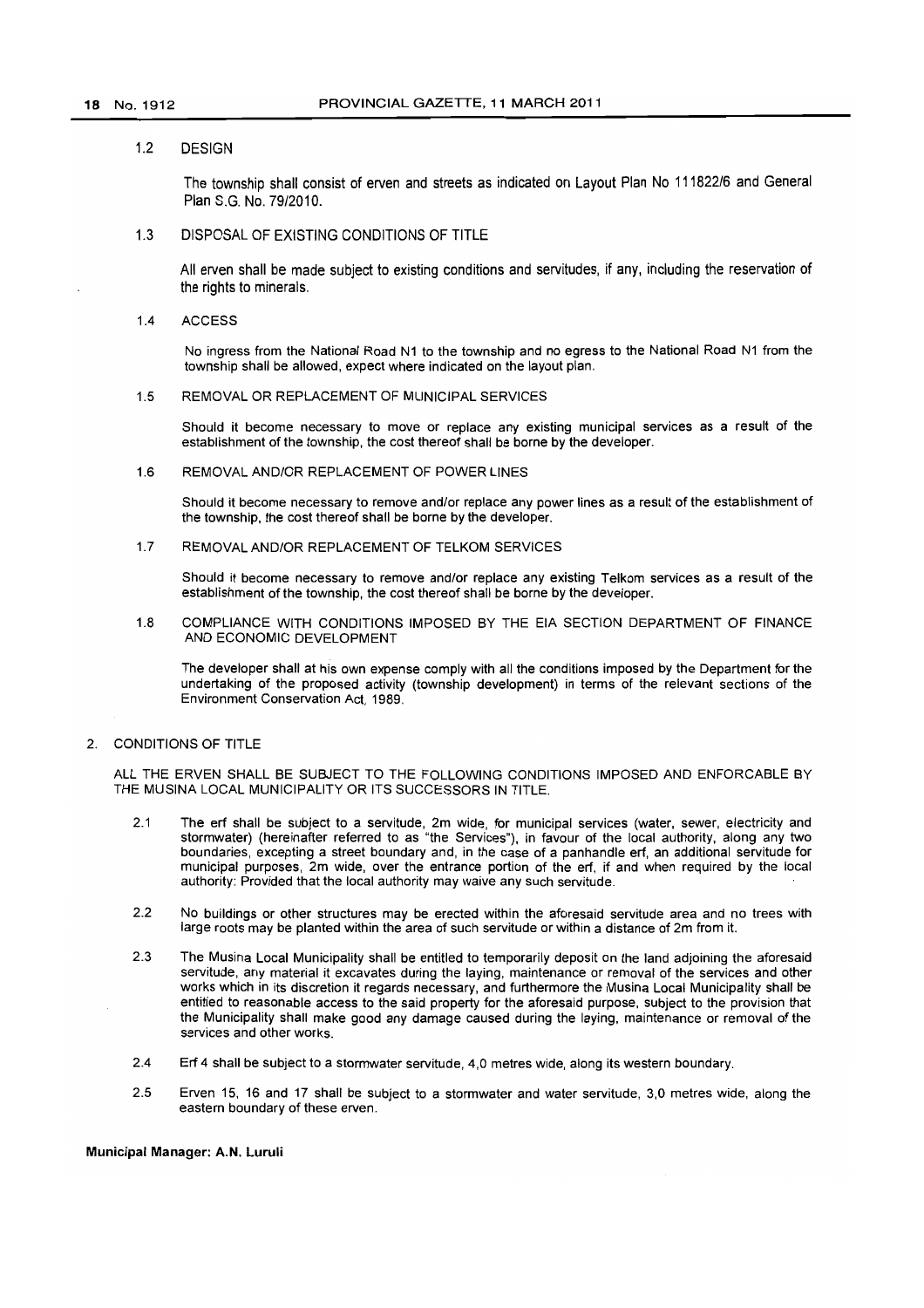# **PLAASLIKE BESTUURSKENNISGEWING 108**

#### **MUSINA PLAASLIKE MUNISIPALITEIT**

# **VERKLARING VAN MUSINA UITBREIDING 27 TOT GOEDGEKEURDE DORP**

Ingevolge Artikel 111 van die Ordonnansie op Dorpsbeplanning en Dorpe, 1986 (Ordonnansie 15 van 1986), verklaar die Musina Plaaslike Munisipaliteit hiermee die dorp Musina Uitbreiding 27 tot 'n goedgekeurde dorp, onderworpe aan die voorwaardes uiteengesit in die bygaande Bylae,

( 143/2/MX27)

#### BYLAE

STAAT VAN VOORWAARDES WAT VAN TOEPASSING IS OP DIE DORP WAT DEUR DIE MUSINA PLAASLIKE MUNISIPAUTEIT GOEDGEKEUR IS INGEVOLGE DIE BEPAUNGS VAN ARTIKEL 109 VAN DIE ORDONNANSIE OP DORPSBEPLANNING EN DORPE, 1986 (ORDONNANSIE 15 VAN 1986), OP GEDEELTE 30 VAN DIE PLAAS VOGELENZANG 3, REGISTRASIE AFDELING M.T., LIMPOPO PROVINSIE.

#### 1. STIGTINGSVOORWAARDES

1,1 NAAM

Die naam van die dorp is Musina Uitbreiding 27,

1,2 ONTWERP

Die dorp sal bestaan uit erwe en strate soos aangedui op die Uitlegplan No 111822/6 en Aigemene Plan L,G. No. 79/2010,

1,3 VERWYDERING VAN BESTAANDE TITELVOORWAARDES

Alle erwe moet onderworpe gemaak word aan bestaande voorwaardes en serwitute, indien enige, insluitend die regte op minerale.

1.4 TOEGANG

Geen ingang van die Nasionale Pad N1 na die dorp en geen uitgang na die Nasionale Pad N1 vanuit die dorp sal toegelaat word nie, behalwe waar aangedui op die uitlegplan.

1,5 VERWYDERING OF DIE VERVANGING VAN MUNISIPALE DIENSTE

Indien dit as gevolg van die stigting van die dorp nodig word om enige bestaande munisipale dienste te verskuif of te vervang, moet die koste daarvan deur die ontwikkelaar gedra word,

1.6 VERWYDERING EN/OF DIE VERVANGING VAN KRAGLYNE

Indien dit as gevolg van die stigting van die dorp nodig word om enige kraglyne te verskuif of te vervang moet die koste daarvan deur die ontwikkelaar gedra word,

1,7 VERWYDERING EN/OF DIE VERVANGING VAN TELKOM DIENSTE

Indien dit as gevolg van die stigting van die dorp nodig word om enige bestaande dienste van Telkom te verskuif en/of te verwyder, moet die koste daarvan deur die ontwikkelaar gedra word.

1,8 VOLDOENING AAN VOORWAARDES OPGELE DEUR DIE EIA AFDELING DEPARTEMENT VAN FINANSIES EN EKONOMIESE ONTWIKKELING

Die Munisipaliteit salop sy eie koste voldoen aan al die voorwaardes opgele deur die Departement vir die uitoefening van die voorgestelde aktiwiteit (dorpstigting) in terme van die relevante artikels van die Omgewingsbewarings Wet, 1989.

2 TITELVOORWAARDES

ALLE ERWE SAL ONDERHEWIG WEES AAN DIE VOLGENDE VOORWAARDES NEERGELE EN AFDWINGBAAR GEMAAK DEUR MUSINA PLAASLIKE MUNISIPALITEIT OF SY OPVOLGER IN TITEL.

2,1 Die erf is onderworpe aan 'n serwituut, 2 meter breed, vir munisipale dienste (water, riool, elektrisiteit, stormwater) (hierna "die dienste" genoem), ten gunste van die plaaslike bestuur, langs enige twee grense, uitgesonderd 'n straatgrens en, in die geval van 'n pvpsteelerf, 'n addisionele serwituut vir munisipale doeleindes, 2 meter breed, oor die toegangsgedeelte van die erf, indien en wanneer die plaaslike bestuur dit verlang: Met dien verstande dat die plaaslike bestuur van enige sodanige serwituut mag afsien,